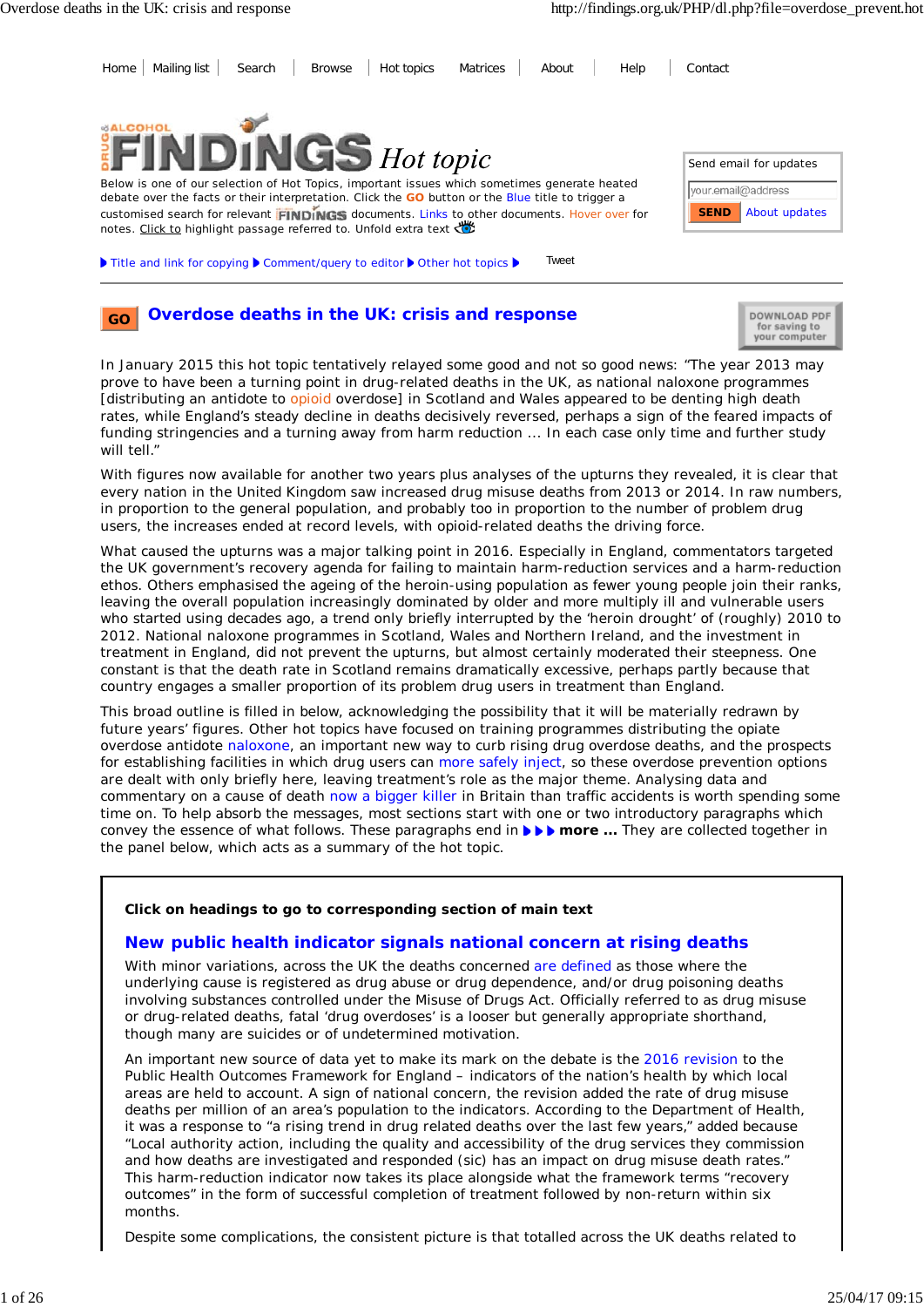drug misuse rose steeply between 2012 and 2015, driven by a corresponding rise in deaths involving opiate-type drugs, and in particular, heroin.

# **Upturn seen in every country of the United Kingdom**

Devolution in the UK has created 'natural experiments' in the implementation of different national policies, and the opportunity to assess their impacts on drug-related deaths. At least at the level of rhetoric, during 2008 to 2010 England and Scotland turned away from the attempt to reduce harm from continuing drug use and towards abstinence-based recovery from addiction. The same trend found an echo in Wales, though that nation adhered to an "approach to tackling substance misuse ... based on the core principle of harm reduction". In Scotland, Wales, and Northern Ireland, national naloxone distribution programmes sought to counter opioid-related overdose deaths, while England's response was localised and patchy. But in England's favour was the legacy of the mission of the National Treatment Agency for Substance Misuse to double the number of patients in drug addiction treatment from 100,000 in 1998 to 200,000 in 2008. This they did, with an eye primarily on reducing crime and improving public health, placing methadone maintenance and allied programmes in the vanguard. Most of the UK data we have on treatment's impact on drug overdose deaths reflects the fruits of this effort.

To understand the possible effects of these policies first we need to break down the UK trends into those for the constituent nations. Despite differences in national policies, it is now clear that every country of the United Kingdom saw an upturn in drug misuse deaths in 2015, continuing a recent trend first seen in 2013 in England and 2014 in Scotland. In Northern Ireland (1 2) some of the upturn in and after 2013 may have been due to the inclusion of new drugs in the Misuse of Drugs Act, but probably not all.

## **Death rates far greater in Scotland**

Of the UK nations, drug-related deaths and concern over these deaths are at their height in Scotland, where a 'drug-related' death equates to a 'drug misuse' death in England and Wales. There are complications in making these comparisons, but the broad implications of the figures are that Scotland's death rate per million of the population is greater partly because it has a greater concentration of problem drug users, but also because within a given period, each problem drug user in Scotland is around 50% more likely to die due to drug misuse than their counterparts in England.

## **Treatment penetration may partly explain 'Scottish effect'**

Given the evidence that treatment protects against overdose deaths, part of the reason for the discrepancy in death rates between Scotland and England may be that relatively few problem drug users in Scotland are under that protective umbrella. Other influences raising Scotland's drug-related death rate may be the same mix of factors which for decades have caused overall mortality rates there to exceed those of the rest of the UK.

### **Fatalities increasingly involve older heroin users**

Official sources and government advisers have interpreted the recent upturns in drug misuse deaths as the continuation of a longer-term trend due to the ageing of the heroin-using population as fewer young people join their ranks, leaving the overall population increasingly dominated by older and more multiply ill users. Due to their health weaknesses, social isolation and perhaps other factors, each of these older, long-term heroin users is, it is argued, more likely to suffer a fatal overdose than younger heroin users.

### **Mortality and treatment trends said to reflect an ageing heroin epidemic 'bulge'**

In England and in Scotland, the ageing of those suffering an opioid-related death has mirrored the ageing of the opioid-dependent treatment population, both of which reflect general population trends consistent with an ageing population of long-term heroin users who started using in the mid-90s or before. Because they are only partially being replaced by younger recruits, the result is an increase in the average age of problem heroin users – the trend thought to account for increases in drug-related deaths, one not fully counteracted by diminishing overall numbers.

### **Upturns due to "prematurely ageing" heroin users, say drug policy advisers**

While the figures presented above are consistent with the ageing hypothesis, only expert analysis could eliminate alternative scenarios. Above all, this has been provided by an investigation from the Advisory Council on the Misuse of Drugs into opioid-related deaths in the UK. With unpublished as well as published data at their disposal, they could "assert with a good degree of confidence that the ageing profile of heroin users with increasingly complex health needs (including long-term conditions and poly-substance use), social care needs and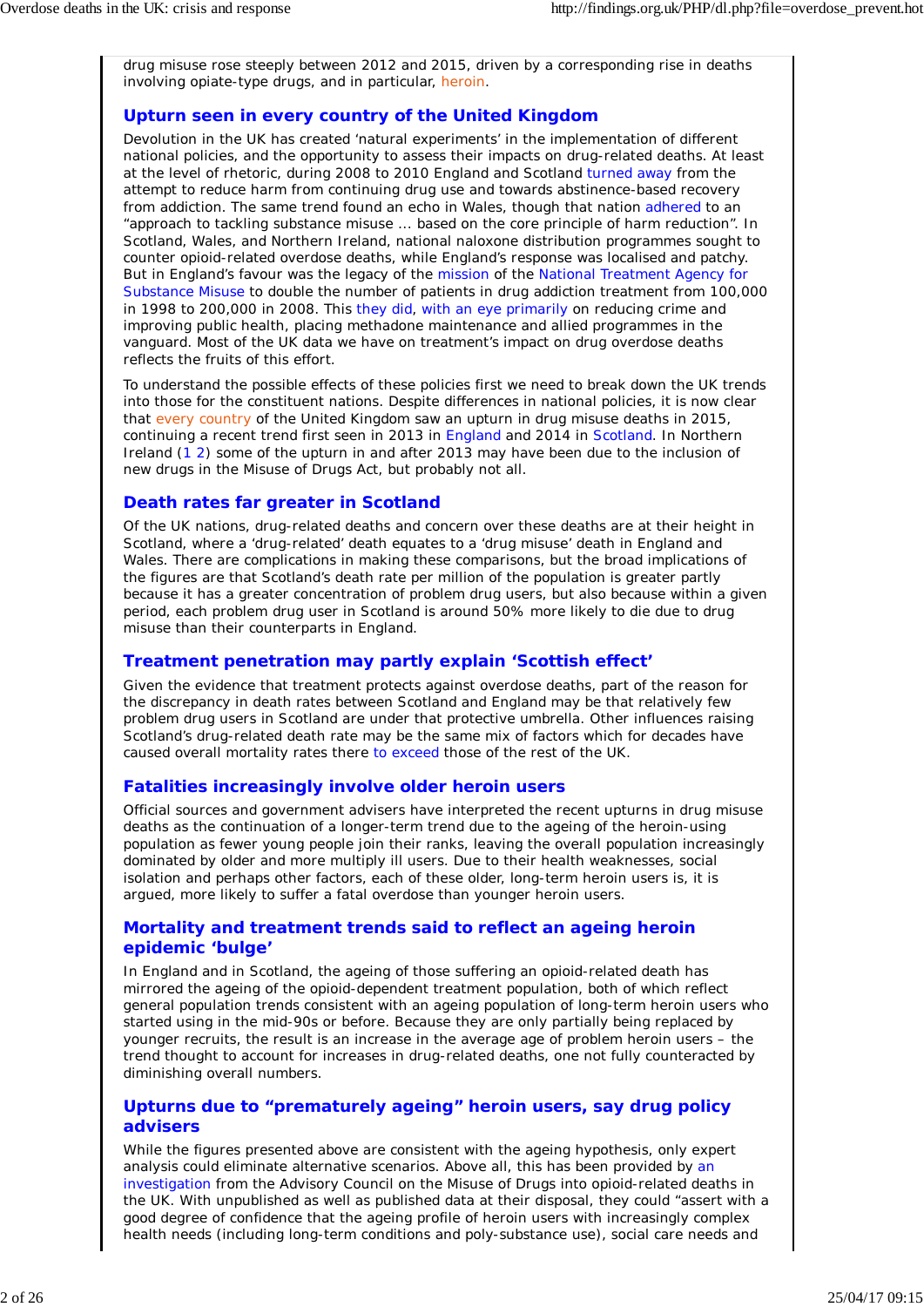continuing multiple risk behaviours has contributed to recent increases in drug-related deaths."

## **Are older long-term heroin users more likely to fatally overdose?**

Attributing the increasing death rate to ageing depends on one critical assumption: that during a given period, longer-term, older users are more likely to fatally overdose than younger users with a shorter addiction history. Though it might seem natural, this assumption is not a given. The deaths concerned are mainly overdose deaths, not those due directly to age or to the development and progression of chronic diseases. Conceivably, older and more experienced users who have perhaps survived earlier overdoses would be more rather than less able to avoid fatalities. Only data and analysis can settle the issue of whether age is associated with increased risk due to accumulated ill-health, or decreased risk due to accumulated experience; what we know supports the increased-risk assumption (1 2).

## **Short-lived dip in deaths was due to the heroin 'drought'**

The sharp dip in heroin-related deaths in England and Wales and in Scotland in 2010 to 2012/2013 has been attributed to a shortage of heroin on the illicit market resulting in its reduced use, partially compensated perhaps by resort to other opiate-type and sedating drugs. If this was the case, the English and Welsh experience shows that overall drug overdose deaths can be reduced by making heroin less available, while the Scottish variant shows that deaths may actually rise if other overdose-generating drugs take heroin's place. The mechanism linking the heroin drought and its reversal to drug poisoning deaths has been debated, but it is thought that the availability and price of heroin affected whether drug users consumed it and how often, and the amount they consumed.

## **Is poverty an underlying risk factor?**

Deprivation and being at the wrong end of socioeconomic inequality are associated with multiple, overlapping lifestyle-related and other risk factors leading to premature death, including excessive drinking, smoking, poor diet and low levels of physical activity. This constellation is thought to be the reason why alcohol-related mortality and ill-health are greater among poorer than more well-off drinkers, even though on average poorer people drink less. Conceivably, similar influences partly account for the concentration of drug-related deaths in poorer communities and among more disadvantaged drugtakers. This mechanism may be visible in the overlapping comorbidities noted among drug-related fatalities in Scotland. Whatever the causal chains, in the UK the association between drug-related mortality and deprivation is well established (1 2 3 4 5).

## **Treatment protects; leaving is risky**

Internationally the evidence is strong that being in treatment – and especially for opiate users, being in a substitute prescribing programme – helps prevent overdose deaths. This effect has also recently been explored in relation to drug poisoning deaths in the UK (1 2 3 4), providing further evidence of the protective effect of being in treatment and the heightened risk of overdose death while not in treatment and after leaving. It means that apart from specific harm reduction initiatives, lives should be saved by simply extending the reach and duration of treatments associated with a reduced death rate.

### **Treatment's shield is uneven and imperfect**

Perhaps even more worrying than treatment's failure to reach people who died, are those drug-related deaths which happened despite current or recent treatment contact – over half the deceased in Scotland in 2014. A protective effect is best established and at its peak in substitute prescribing programmes, while in England, it was not apparent at all for standalone psychological treatments. If being in treatment does shield patients from drug-related death, in the immediate period after the shield is removed, rates increase. In some cases this will be because the reasons for dropping out/being forced out of treatment, such as return to dependent illegal drug use, are also risk factors for overdose. However, in England 'successful' planned treatment exit is no less likely to result in death than unsuccessful or unplanned exit, suggesting that even after these apparent successes, relapse is common, perhaps because inadequate attention has been paid to preparing patients for discharge and monitoring and supporting them after they leave.

### **Impact on drug-related deaths differs with the treatment**

While treatment is generally associated with reduced mortality, in this respect, not all treatments are equal. A study which found what looked like a significant protective effect of treatment in England, also conveyed the more specific message that opiate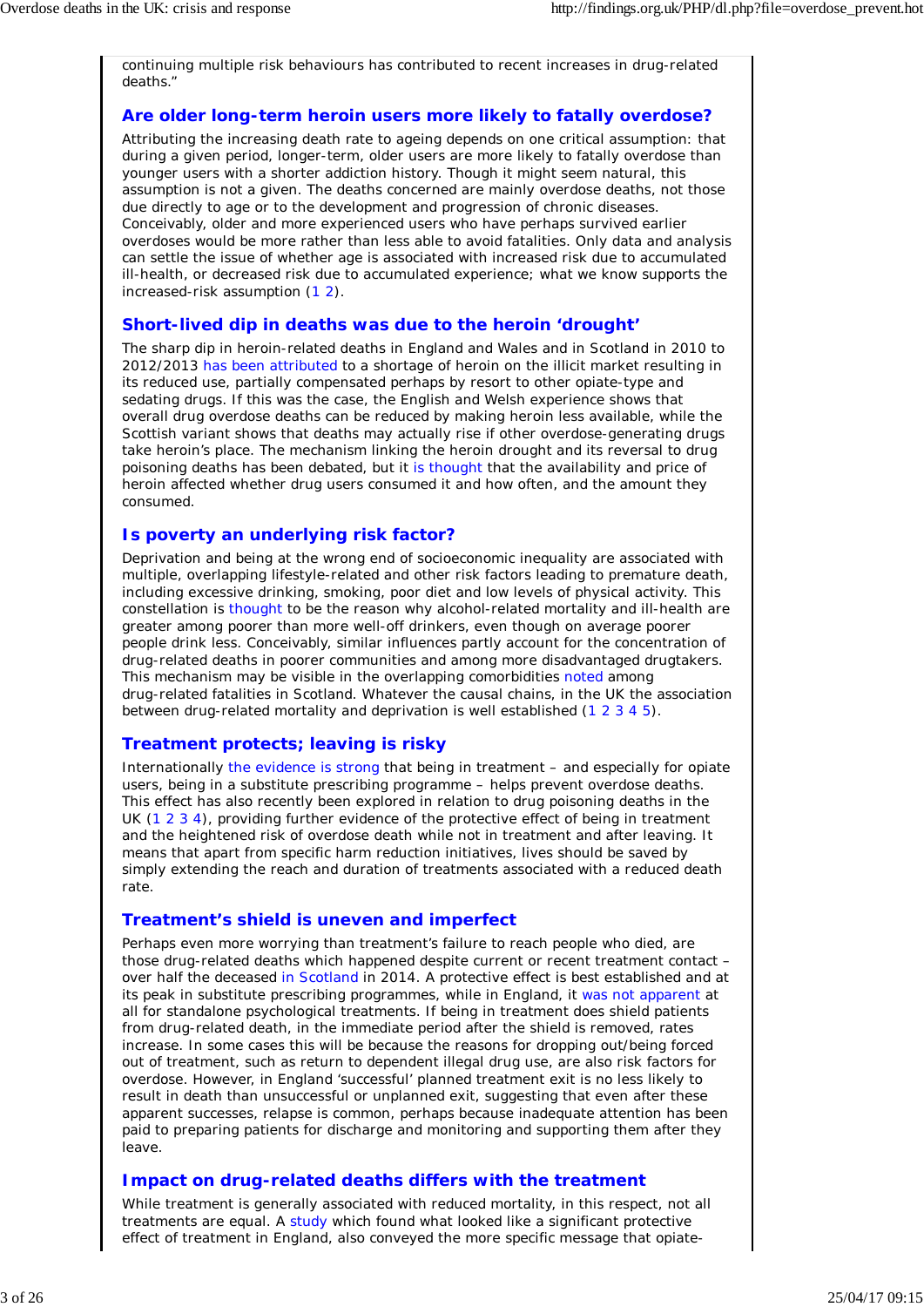dependent patients should be engaged and retained in substitute prescribing programmes until there is little risk of their relapsing after leaving. The findings led commentators to recognise substitute prescribing as the "gold standard treatment" for opioid addiction, one which informed prospective patients may choose to reject, but which should never be denied them due to lack of access.

## **Curtailing maintenance prescribing will lead to more deaths**

If in life-preserving terms, substitute prescribing really is the "gold standard treatment" for opioid addiction, it follows that even if other modalities take its place, curtailing methadone maintenance and allied treatment will cost lives. Curtailing maintenance is exactly what the UK government has been attempting to do, an effort for which some success has been claimed.

During 2008 to 2010 national policy in England and Scotland turned away from the attempt to reduce harm from continuing drug use and towards abstinence-based recovery from addiction, favouring drug-free approaches like residential rehabilitation and persistently seeking to limit the scope and duration of maintenance prescribing. From this perspective, being maintained on methadone or buprenorphine is simply another addiction to be avoided or ended as soon as possible. The policy's administrative embodiment in England was a performance indicator which linked funding for treatment services to the proportion of patients who leave treatment free of dependence and do not return within six months – an incentive to get patients out of treatment sooner rather than later. In contrast, recent studies in the UK have emphasised that the lifesaving benefits of maintenance prescribing are maximised by long-term retention (1 2 3). In line with the evidence, expert advisers for the UK as a whole and for Scotland have stressed the need to extend and expand maintenance prescribing in order to curb the rise in drug-related deaths.

### **Concern that government recovery agenda risks adding to the deaths**

Rhetoric and performance indicators antithetical to long-term treatment seem as yet only partially to have affected practice, and even if they have, it may be many years before the impact on deaths can be established. Establishing this would require studies not yet done. Meantime, the fear is that at the least such policies do not help counter the age-related increase in opioid overdose deaths, and at worst, that they risk contributing to it by prioritising treatment exit, deterring entry into substitute prescribing programmes, and tipping the balance of treatment away from these programmes and towards detoxification and drug-free rehabilitation and support.

One reason for these concerns is the relative efficacy of maintenance prescribing in preventing deaths compared to other treatment modalities. Another is that the offer of legal access to opiate-type drugs attracts opiate-dependent patients into the treatment system, rapidly reducing heroin injecting and illegal opiate use and affording improved access to harm-reduction advice and medical care. Among the concerned voices, hardest to dismiss are those of the UK government's own drug policy advisers, who warned that "encouraging people to leave treatment may increase their risk of dying if they are not able to sustain abstinence". If this is the case, it would cast a worrying shadow over the claim celebrated in the Conservative Party's 2015 election manifesto to have "reformed drug treatment so that abstinence and full recovery is the goal, instead of the routine maintenance of people's addictions with substitute drugs." Perhaps an expression of this policy, in both Scotland and England, prescriptions for opiate substitute drugs and especially methadone have been steadily falling since 2010, the year the UK government published its recovery-oriented national drug strategy, falls not entirely accounted for by a reduced opiate use problem or opiate treatment caseload.

## **Is methadone part of the solution – or part of the problem?**

Across the UK there has been concern that methadone – prescribed partly in order to save lives at risk from untreated heroin addiction – is itself implicated in many deaths, and that despite recent downturns, over the longer term these have markedly increased. But methadone and allied maintenance medications save lives as well. The balance between these opposing pressures will depend on how the treatments are implemented, but the evidence is that in the UK and internationally, the balance has been strongly in favour of the medications.

### **National naloxone programmes across the UK – but not in England**

The subject of another hot topic, here we only briefly acknowledge the importance of the advent of programmes training drug users and their associates to administer naloxone, a drug which rapidly reverses the effects of opiate-type drugs, including the respiratory depression which causes overdose. Naloxone became the main new hope for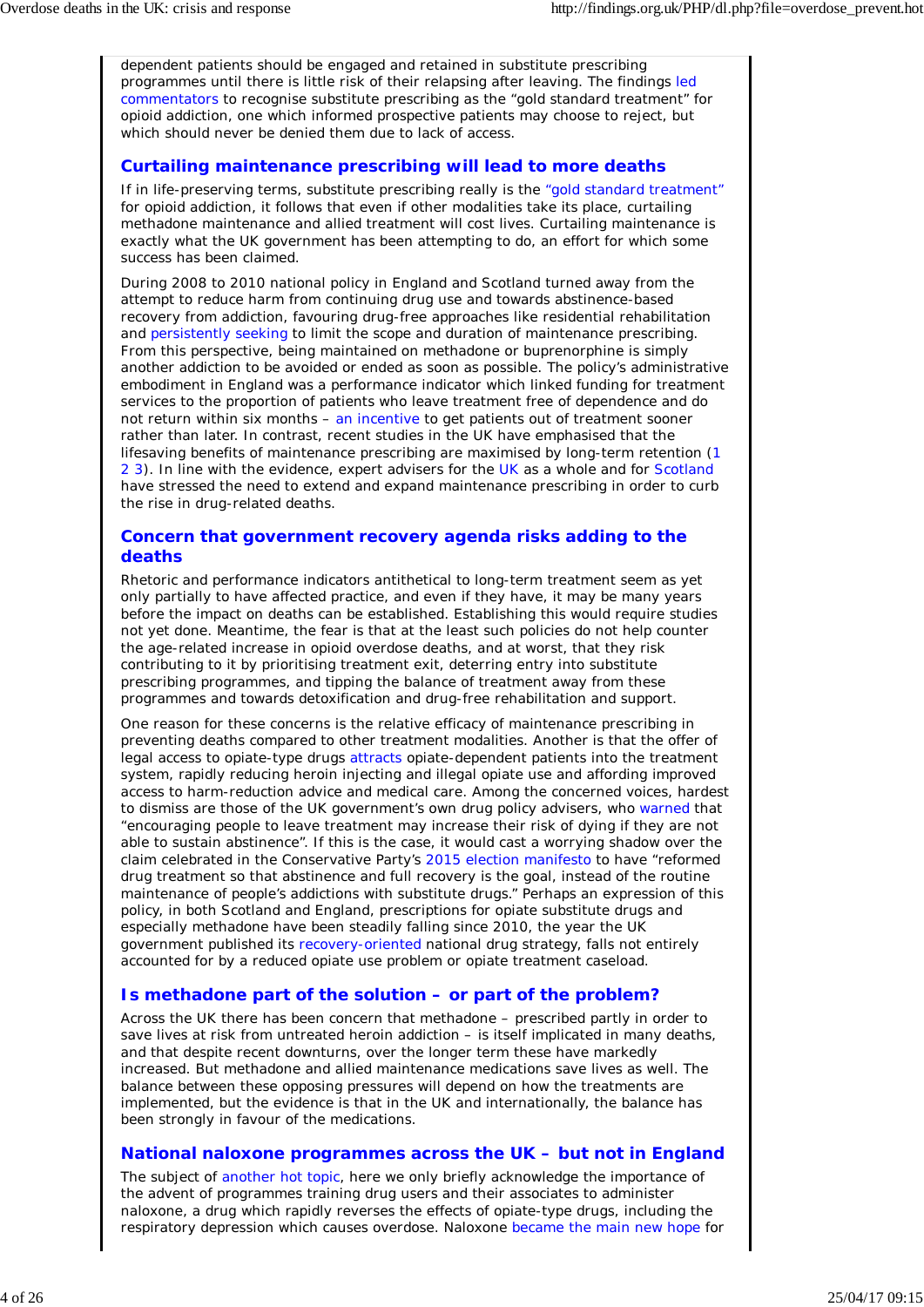curbing the death rate after in 2005 UK law was amended to permit emergency administration by any member of the public. The drugs naloxone reverses are not the sole cause of overdose deaths – benzodiazepines and alcohol have a big role – but across the UK, 88% of drug poisoning deaths in 2013 involved opiate-type drugs. Naloxone kits given medical approval and a relaxation of prescription-only requirements to permit drug services in England and Wales to supply them has aided distribution. Of all the UK nations, England has yet to take advantage of these developments to mount a coordinated national programme.

## **New public health indicator signals national concern at rising deaths**

With minor variations, across the UK the deaths concerned are defined as those where the underlying cause is registered as drug abuse or drug dependence, and/or drug poisoning deaths involving substances controlled under the Misuse of Drugs Act. Officially referred to as drug misuse or drug-related deaths, fatal 'drug overdoses' is a looser but generally appropriate shorthand, though many are suicides or of undetermined motivation.

An important new source of data yet to make its mark on the debate is the 2016 revision to the Public Health Outcomes Framework for England – indicators of the nation's health by which local areas are held to account. A sign of national concern, the revision added the rate of drug misuse deaths per million of an area's population to the indicators. According to the Department of Health, it was a response to "a rising trend in drug related deaths over the last few years," added because "Local authority action, including the quality and accessibility of the drug services they commission and how deaths are investigated and responded (sic) has an impact on drug misuse death rates." This harm-reduction indicator now takes its place alongside what the framework terms "recovery outcomes" in the form of successful completion of treatment followed by non-return within six months.



Despite some complications (click to unfold with supplementary text for details), the consistent picture is that totalled across the UK deaths related to drug misuse rose steeply between 2012 and 2015, driven by a corresponding rise in deaths involving opiate-type drugs, and in particular, heroin **Fight in the** *more* ...

The chart shows that the three ways (red, black and blue lines, described in the top label) of counting deaths registered during a particular year in the UK yield figures so close that they can be considered to form an unbroken series from at least 1996 to the latest year, 2015, when deaths registered in England, Wales, Scotland and Northern Ireland totalled 3,299, 67% up on the 1,976 in 1999. Before then figures are not available for Northern Ireland; subtracting deaths registered there creates a consistent series lasting from 1996 to 2015. Over this time deaths registered in England, Wales and Scotland more than doubled, up by 126% from 1,410 to 3,185. Starting from 2013, the dip from 2008 to 2012 can now been seen to have decisively reversed.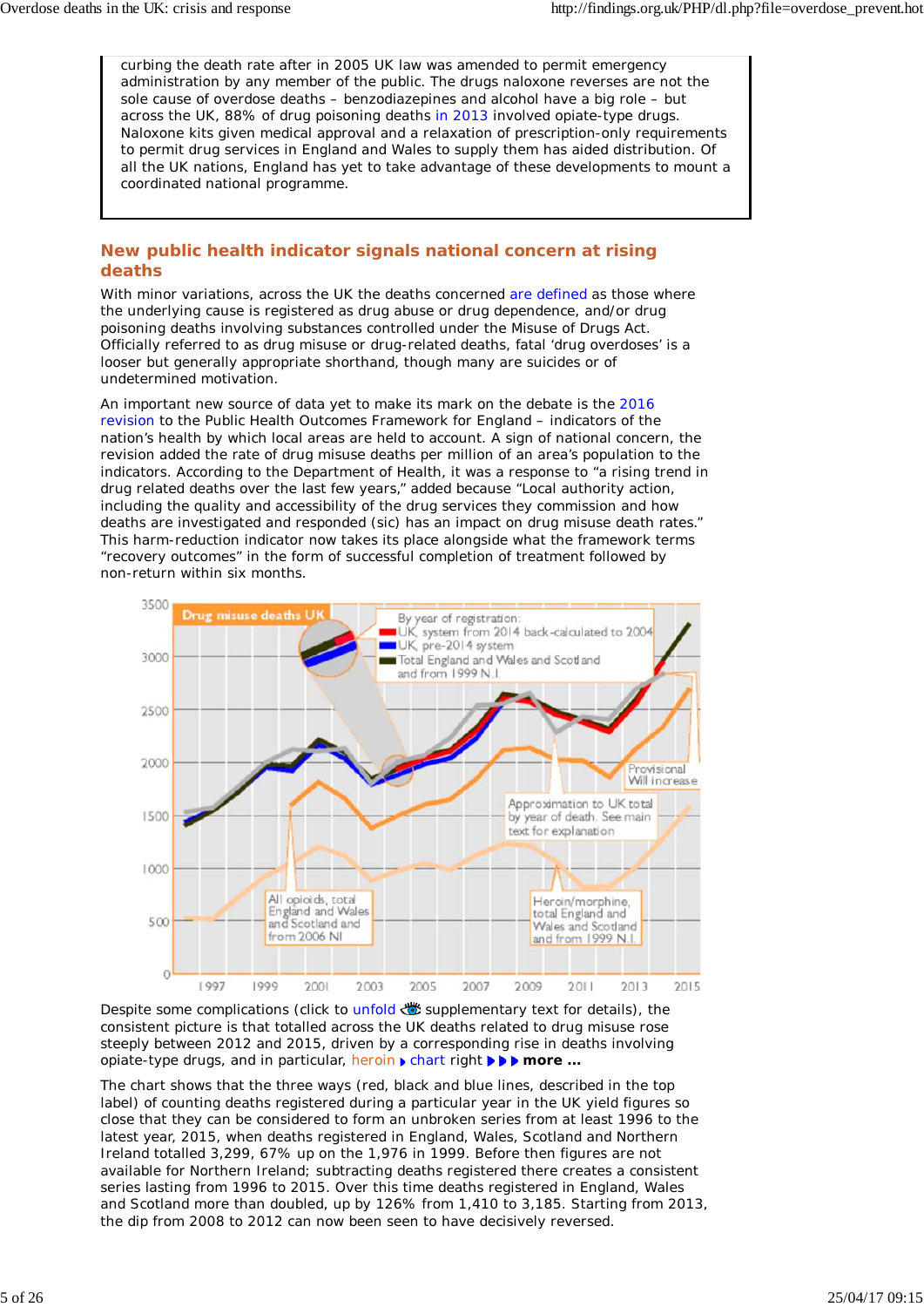Complicating this assessment is the fact that deaths are often not registered in the year in which they occurred but a year or more later. However, the post-2012 upward trend in registrations is confirmed by (grey line) figures almost entirely relating to deaths which actually occurred in the year in question. This total confirms that the upward trend started in earnest in 2013, with a rise of 18% from 2,404 in 2012 to a provisional 2,834 in 2014 – almost certain to climb nearer to 3,000 when all deaths that year have been registered. From their steep dip to 2,280 in 2010, the increase by 2014 has been at least 24% and will probably turn out to be about 29%. Another set of differently compiled figures totalling UK overdose deaths which actually occurred in the focal year confirm the post-2012 upturn.

The continued dominance of opiate-type (or 'opioid') drugs (deep orange line) in the figures, and the correspondence in the shapes of the curves, suggests that deaths involving these drugs and in particular those involving heroin (orange tint) are driving UK trends in total deaths. Drug misuse deaths registered in the year increased by 68% between 2000 and 2015, and those involving opioids by almost exactly the same proportion, rising to 2,683 or 81% of the total. Public Health England's 2015 report to the European drug misuse agency says 88% of drug poisoning deaths which actually happened in 2013 involved opioids, a proportion which has remained broadly similar since 2004.

The supplementary text explains the statistics referred to above in greater detail.

### Supplementary text. Click to close

Deaths related to drug misuse are defined in the UK as those where the underlying cause is registered as drug abuse or drug dependence, and/or drug poisoning deaths involving substances controlled under the Misuse of Drugs Act.

The "complications" referred to above in assessing trends in these deaths and comparing the nations of the UK derive largely from the fact that deaths *registered* in a particular year did not necessarily *occur* in that year. Due to the delay in inquest verdicts, the registration delay in England and Wales meant that nearly half the drug misuse deaths registered in 2015 actually happened in previous years, and also that many 2015 deaths will not have been counted by the end of the year. Previous years were subject to sometimes longer and sometimes shorter delays, so trends across years partly reflect the degree of registration delay. In Scotland the delay is very short, meaning that the UK total is an amalgam of deaths from differing time periods, and that comparisons between registered deaths in Scotland on the one hand and England and Wales on the other relate to somewhat different periods.

Another complication is that the list of drugs controlled under the Misuse of Drugs Act has recently been added to. All figures for England and Wales and for Scotland back to the year 2000 have been revised so they tally with the new set of controlled drugs, and where available this account uses these figures. It seems that a similar recalculation was not done for Northern Ireland, presumably partly accounting for the increase in deaths since 2010 when mephedrone was controlled and from 2014 when tramadol was controlled.

Using these registration-based figures, Public Health England's 2015 report to the European drug misuse agency (the EMCDDA) collated drug misuse deaths across the UK. It takes the data up to 2014, when the definition of a drug misuse death changed slightly. These figures were back-calculated to 2004 and are represented by the red line in the chart above. The older system (blue line) differed very little and extends the series back to 1996. For 2015 neither figure is available, but we can (black line) total the figures for England and Wales, Scotland and Northern Ireland (1 2). These figures tally almost exactly with the official UK totals reported to the EMCDDA, effectively extending the UK series another year to 2015, and showing that the steep upward trend of the previous two years had continued.

All these figures are based on the year the death was registered. Also published for England and Wales are deaths by year of occurrence, though at the time of writing the total for 2014 will be an underestimate as many deaths will not have been registered by the cut-off date of the end of 2015. The figures for Scotland nearly all relate to deaths within the year in question, leaving only the relatively few deaths in Northern Ireland subject to registration delay. Adding all these figures together will closely approximate to a UK total of drug misuse deaths which actually occurred in the relevant year, represented by the grey line in the chart above.

The post-2012 upturn seen in these figures is also seen in another set of within-year figures for the UK as a whole found in Public Health England's 2015 report to the EMCDDA. To be sure of gathering nearly all the relevant data, the series ended at 2013. Though these figures removed the complication of the registration delay, they add another by using a different definition of a drug-related death to that used in the UK. For the EMCDDA the definition is, "Deaths caused directly by the consumption of one or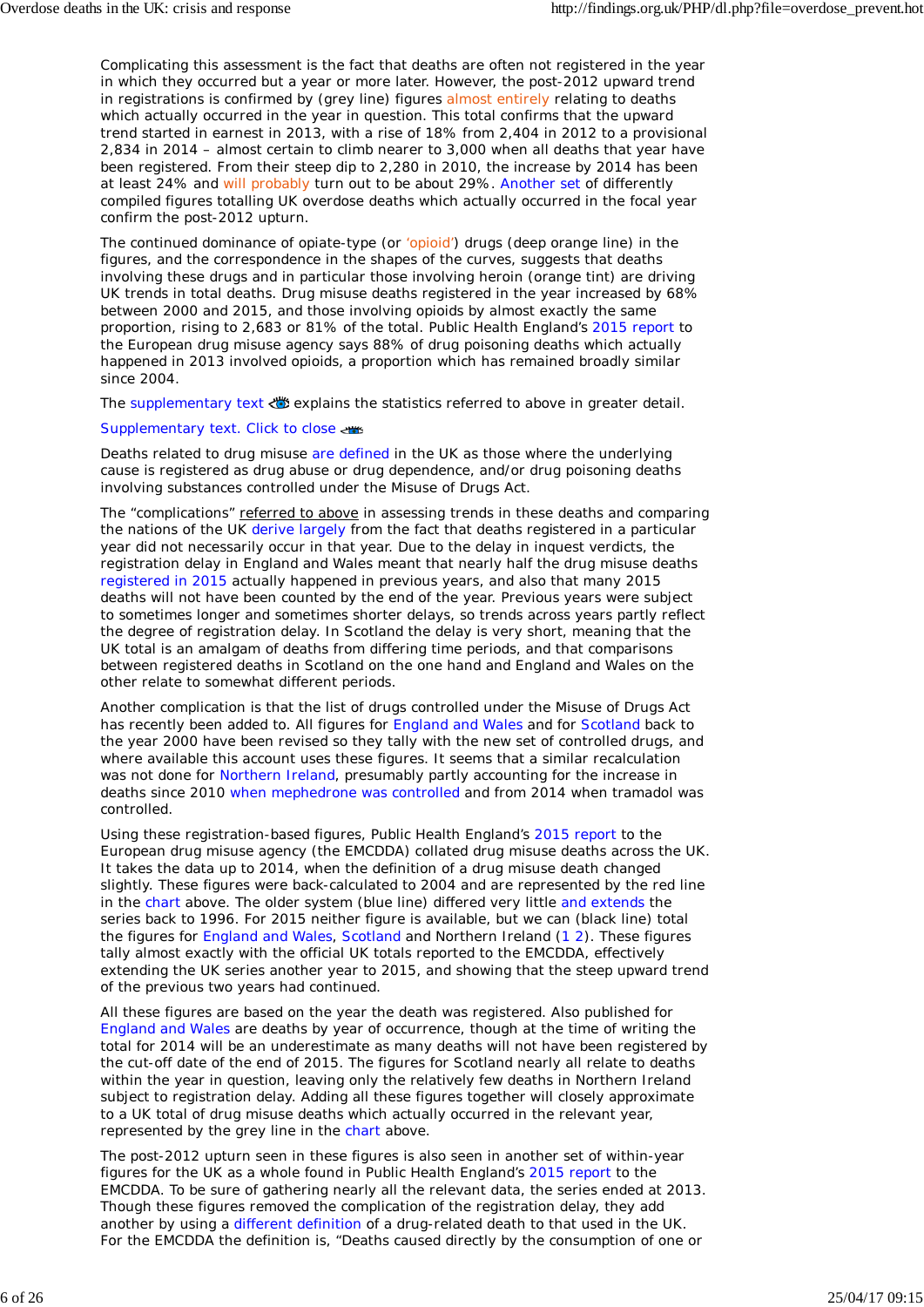more illegal drugs", a formula which omits the underlying causes of drug abuse or dependence as further reasons to define a death as related to drug misuse. Despite this difference and the registration delay affecting other figures, there is a broad correspondence between the number and trends in drug misuse deaths by year of registration reported in the UK, and the EMCDDA's data on deaths caused by consuming illegal drugs which actually occurred the year in question. In particular, the figures confirm that an upward trend started due to the increase in deaths which occurred in 2013, a rise of 13% from 2,178 the year before to 2,449. From their dip to 2,058 in 2010, the rise amounted to 19%.

One complication peculiar to Scotland is the change between 2007 and 2008 in the relevant question asked of pathologists from asking about drugs "involved in this death" to "implicated in, or which potentially contributed to, the cause of death". It is believed this may have contributed to the apparently large increases in the proportions of deaths attributed to methadone and benzodiazepines. Since 2008 Scotland has also asked about drugs found in the body, even if not considered to have helped cause the death. Comparing these figures with those in which the same drug got part of the blame shows that heroin and methadone are nearly always considered contributors to the death, but in most cases benzodiazepines and alcohol are exonerated, despite their ability to tip a non-fatal opioid overdose into a fatality. In situations where several drugs are found, it becomes a matter of judgement which is blamed for the death. There must be a concern that it is partly heroin and methadone's illegality and infamy which leads them to be fingered more than other drugs.

Close supplementary text

### **Upturn seen in every country of the United Kingdom**

Devolution in the UK has created 'natural experiments' in the implementation of different national policies, and the opportunity to assess their impacts on drug-related deaths. At least at the level of rhetoric, during 2008 to 2010 England and Scotland turned away from the attempt to reduce harm from continuing drug use and towards abstinence-based recovery from addiction. The same trend found an echo in Wales, though that nation adhered to an "approach to tackling substance misuse ... based on the core principle of harm reduction". In Scotland, Wales, and Northern Ireland, national naloxone distribution programmes sought to counter opioid-related overdose deaths, while England's response was localised and patchy below. But in England's favour was the legacy of the mission of the National Treatment Agency for Substance Misuse to double the number of patients in drug addiction treatment from 100,000 in 1998 to 200,000 in 2008. This they did, with an eye primarily on reducing crime and improving public health, placing methadone maintenance and allied programmes in the vanguard. Most of the UK data we have on treatment's impact on drug overdose deaths ( $\blacktriangleright$  below) reflects the fruits of this effort.

To understand the possible effects of these policies first we need to break down the UK trends into those for the constituent nations. Despite differences in national policies, the chart below shows that every country of the United Kingdom saw an upturn in drug misuse deaths in 2015, continuing a recent trend first seen in 2013 in England and 2014 in Scotland. In Northern Ireland (1 2) some of the upturn in and after 2013 may have been due to the inclusion of new drugs in the Misuse of Drugs Act, but probably not all *more ...*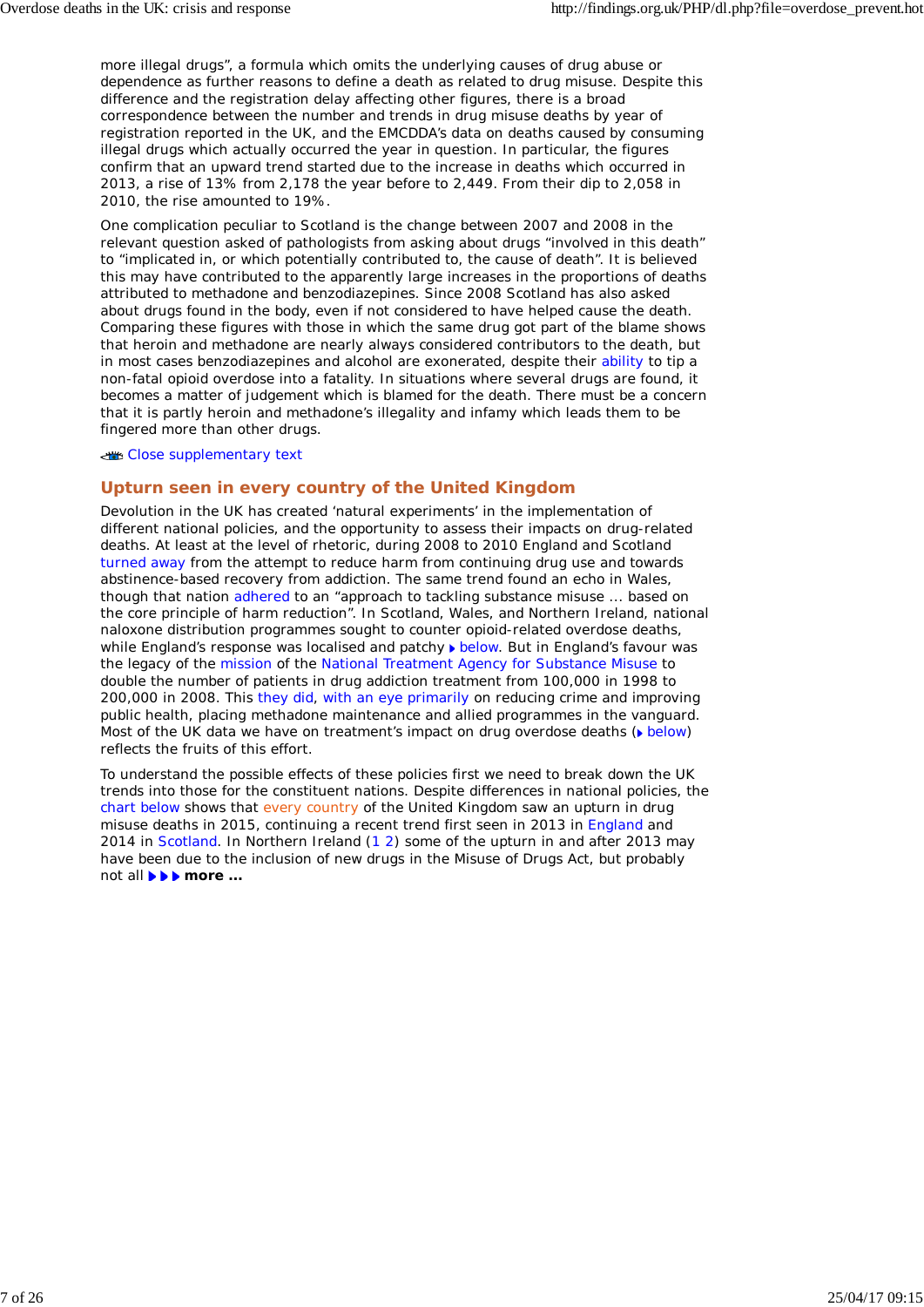

Scotland's figures relate almost entirely to deaths within the year in question, but the main figures for the remaining countries suffer from registration delay, which means many deaths registered in a year will actually have happened the previous year or even earlier, and many which did happen in the focal year will yet to have been recorded. However, for England (grey line) and for Wales (not shown) we do have data up to 2014 on deaths which actually occurred in those years, though the 2014 data is incomplete and figures will rise. These statistics confirm that in England the recent rise in deaths started in 2013 but show that in Wales it started in 2014 rather than 2015, with an increase from 124 in 2013 to 143, a figure which will rise when more deaths have been registered. The further increase in registered deaths in 2015 in both countries suggests this upward turn in deaths within a year has continued.



nations) we see relatively sharp recent increases in each of the nations, but also that in each this looks like the continuation of a longer term trend  $\triangleright$  chart right. The chart also indicates that for its population, since at least the mid-90s there have been far more deaths in Scotland than in each of the other countries of the United Kingdom – a record examined in more detail below.

Charting total and opioidrelated deaths in each of England and Wales (overwhelmingly reflecting trends in England), Scotland, and Northern Ireland, shows that trends in total deaths closely correspond to trends in deaths due to opioid drugs such as heroin and

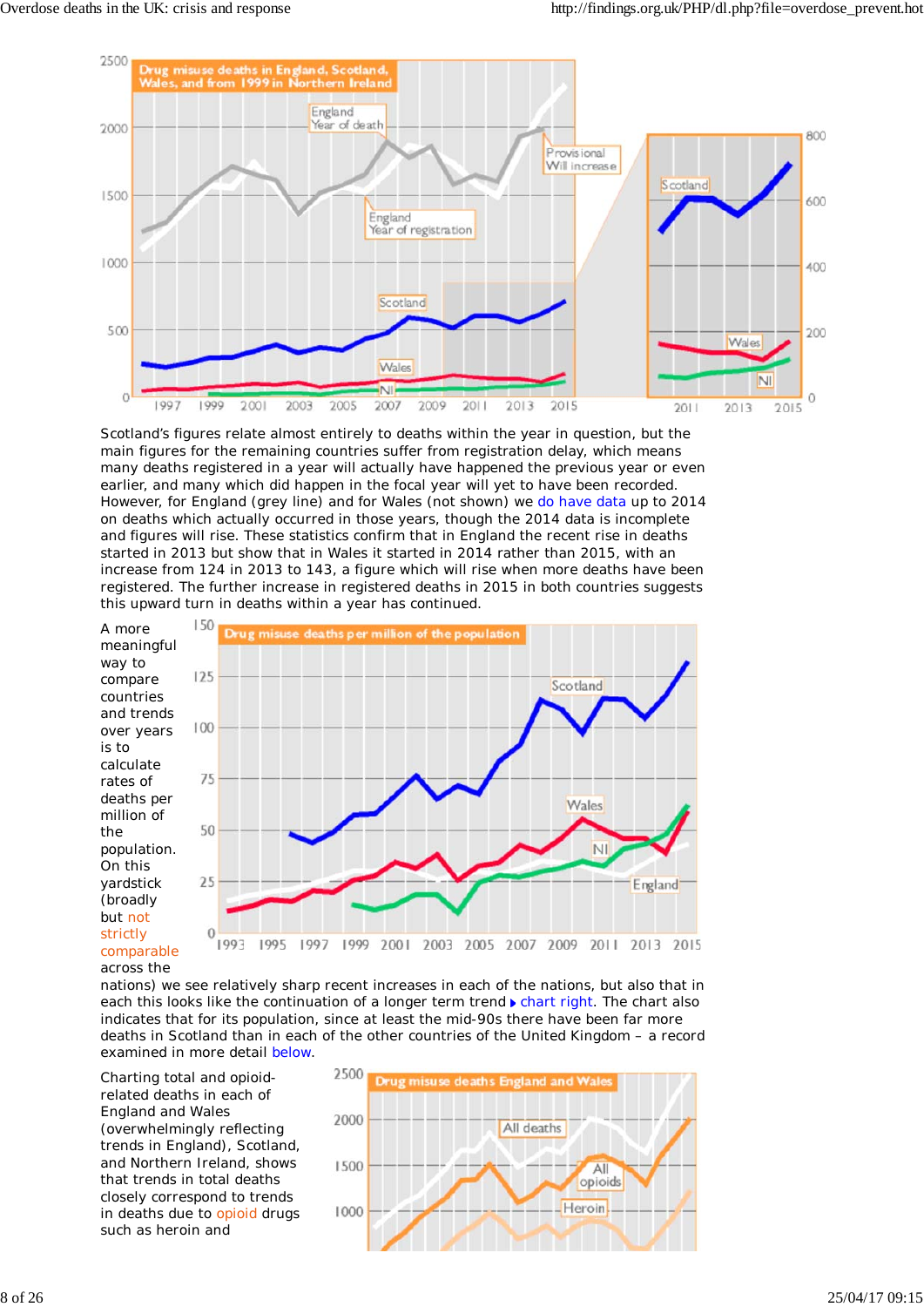methadone  $\blacktriangleright$  charts right. The implication is that it is trends in use of these drugs which drives fluctuations in the totals for each nation as well as for the UK as a whole.

## **Death rates far greater in Scotland**

Of the UK nations, drug-related deaths and concern over these deaths are at their height in Scotland, where a 'drug-related' death equates to a 'drug misuse' death in England and Wales. There are complications in making these comparisons, but the broad implications of the figures are that Scotland's death rate per million of the population is greater partly because it has a greater concentration of problem drug users, but also because within a given period, each problem drug user in Scotland is around 50% more likely to die due to drug misuse than their counterparts in England *more ...*

An analysis of deaths up to 2015 Scotland showed that the increases in four of the last five years, including 2015, are a continuation of a "clearly upwards" trend evident since at least 1998,



largely due to deaths judged to have been due to drug misuse or accidental overdose rather than suicide.

To date the rises have ended in a record tally of 706 deaths in 2015. The figure looks small compared to the 2,300 registered in England, but at 131.4, it was over three times greater per million of the population than the 42.9 in England and well over twice the per-million rates in Wales and Northern Ireland **Chart below.** 

Rather than each drug user being more likely to fatally overdose, Scotland's greater death rate could simply be due to a correspondingly larger drug problem in relation to its population. To help settle this question, for each of England, Scotland and Wales, we have estimates of the number of problem drug users, trends in which are discussed below. Reflecting differing drug scenes and concerns, in England 'problem drug users' are defined as users of illegal opioids or crack cocaine, but in Scotland as regular users of illegal opioids or benzodiazepines or patients prescribed methadone in the treatment of their addiction. Wales includes people injecting, or those using opioids, cocaine and/or amphetamines regularly and for prolonged periods, including patients prescribed opioids such as methadone.

Latest estimates are for 2011/12 in England, 2012/13 in Scotland and 2014/15 in Wales. Assuming these estimates have remained valid, it can be calculated that 11.5 in every 1000 problem drug users died in Scotland in 2015 due to drug-related causes. For registered deaths, in England the corresponding figure was 7.8, meaning Scotland's death rate was 47% higher I chart below. For deaths related to opioids the corresponding figures were 9.9 and 6.8, making Scotland's rate 45% higher.

Wales is a special case, since of its estimated 58,186 problem users in 2014/15, well over half (32,418) were using stimulants only, an estimate which included amphetamines. Basing the death rate on all problem users yields a low rate of 2.9 drug misuse deaths registered in 2015 per 1000 problem users. Basing the estimate instead on problem opioid users raises it to 6.5, still well below the figure for Scotland and slightly below the corresponding figure for England of 7.8.

Though it takes us back in time, we

Drug misuse deaths

Scotland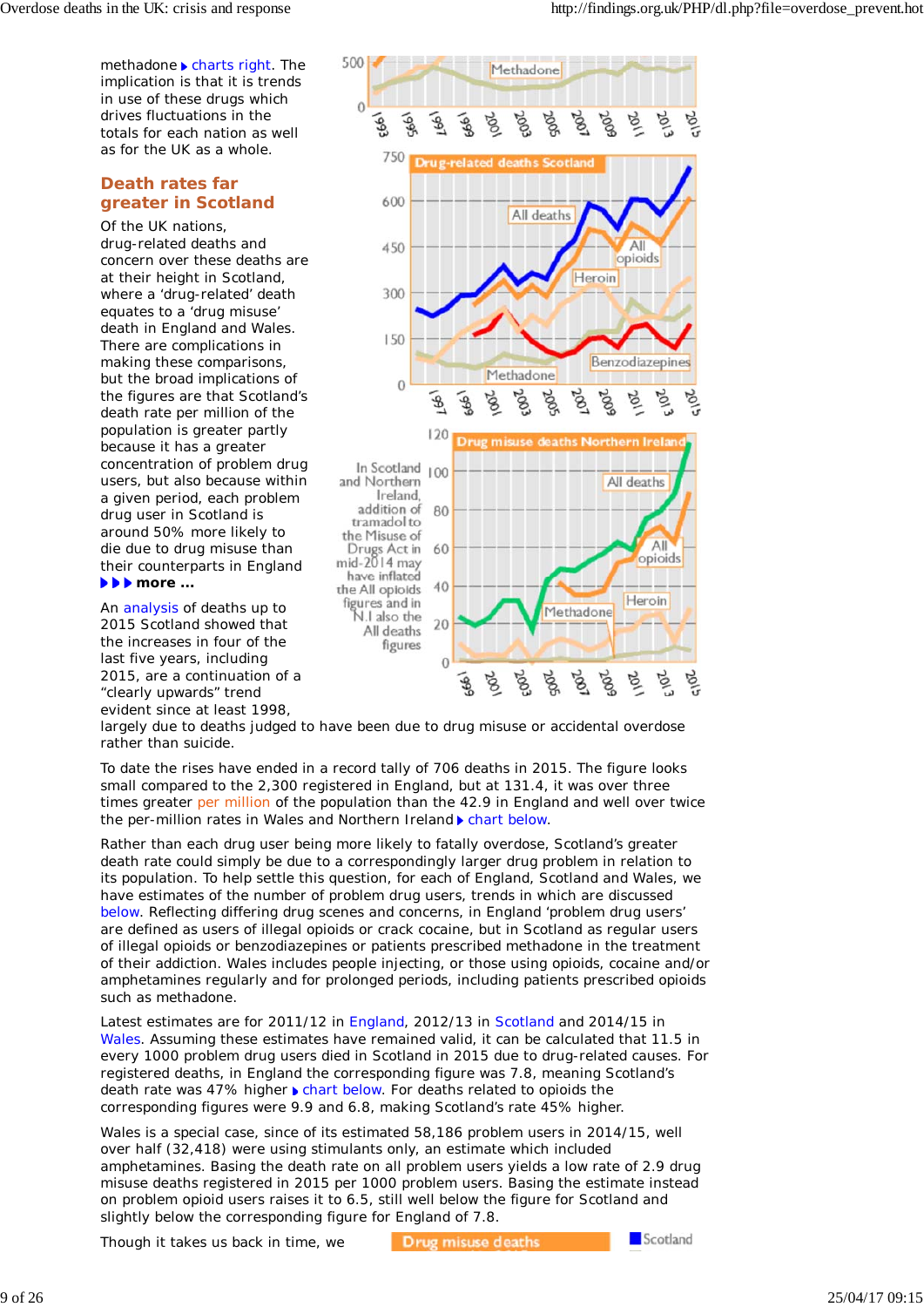can move to stronger ground by comparing drug misuse death rates for the last years for which we have estimates of the numbers of problem drug users (2011/12 in England and 2012/13 in Scotland), and by using for England the figure for deaths which actually occurred during that year, matching the way the figures are generated in Scotland. On this basis the comparison with England looks worse for Scotland – a rate of 9.8 versus 5.6, 75% higher.



Different definitions of what counts

as a problem drug user mean like is not quite being compared with like, and assumptions have been made that recent estimates of problem drug user populations remain valid. Nevertheless, the broad implications of these figures are that Scotland's death rate per million of the population is greater partly because it has a greater concentration of problem drug users, but also that this is not the whole story. For every two problem drug users who died due to drug misuse in 2015 in England, probably nearly three died in Scotland, and the same is true of opioid-related deaths in particular. This order of disparity is longstanding and consistent **F** chart below. Due to differences in the definition of a problem drug user, the disparity may be even greater – see supplementary text.

### Supplementary text. Click to close

The disparity in the risk of drug-related death per problem drug user may be even greater than the figures suggest, because Scotland includes methadone patients in its estimates of problem drug users. In so far as these patients do not get caught in other nets used to estimate problem drug user numbers, they will inflate those estimates in Scotland relative to England, and therefore also deflate the rate of drug-related deaths per 1000 problem drug users. In 2012/13 in Scotland the estimate of 61,500 problem drug users was based on 23,255 individuals of whom 11,885 were known because of their contact with treatment services but not represented in other data sources. Several thousand can be assumed to have been on methadone prescriptions and to have added to Scotland's problem drug user total and decreased its death rate per 1000 users relative to England.

#### Close supplementary text

### **Treatment penetration may partly explain 'Scottish effect'**

Given the evidence that treatment protects against overdose deaths ( $\bullet$  below), part of the reason for the discrepancy in death rates between Scotland and England may be that relatively few problem drug users in Scotland are under that protective umbrella. Other influences raising Scotland's drug-related death rate may be the same mix of factors which for decades have caused overall mortality rates there to exceed those of the rest of the UK *more ...*

In 2012/13, of an estimated 61,500 problem drug users in Scotland, 21,314 were identified as having been in treatment during the year  $\blacktriangleright$  chart right. In 2011/12 the corresponding figures for England were 293,879 and 164,671 – 56% of all problem drug users engaged in treatment, much higher than in Scotland. For opiates with or without crack, in England the proportion was even higher – 62%. In Scotland the recent



benzodiazepines

turning away from maintenance prescribing and methadone in particular may also have meant that after 2010 the treatment mix became less geared to preserving life  $\blacktriangleright$  below.

The comparison between the two countries is complicated by different definitions of problem drug use: in England, misuse of opioids or crack cocaine, in Scotland, misuse of opioids or benzodiazepines or being prescribed methadone for the treatment of addiction, the latter inflating the figures to an unknown degree b supplementary text above. Both systems for counting numbers in treatment focus on specialist treatment and miss patients treated in other settings. The situation is particularly unsatisfactory in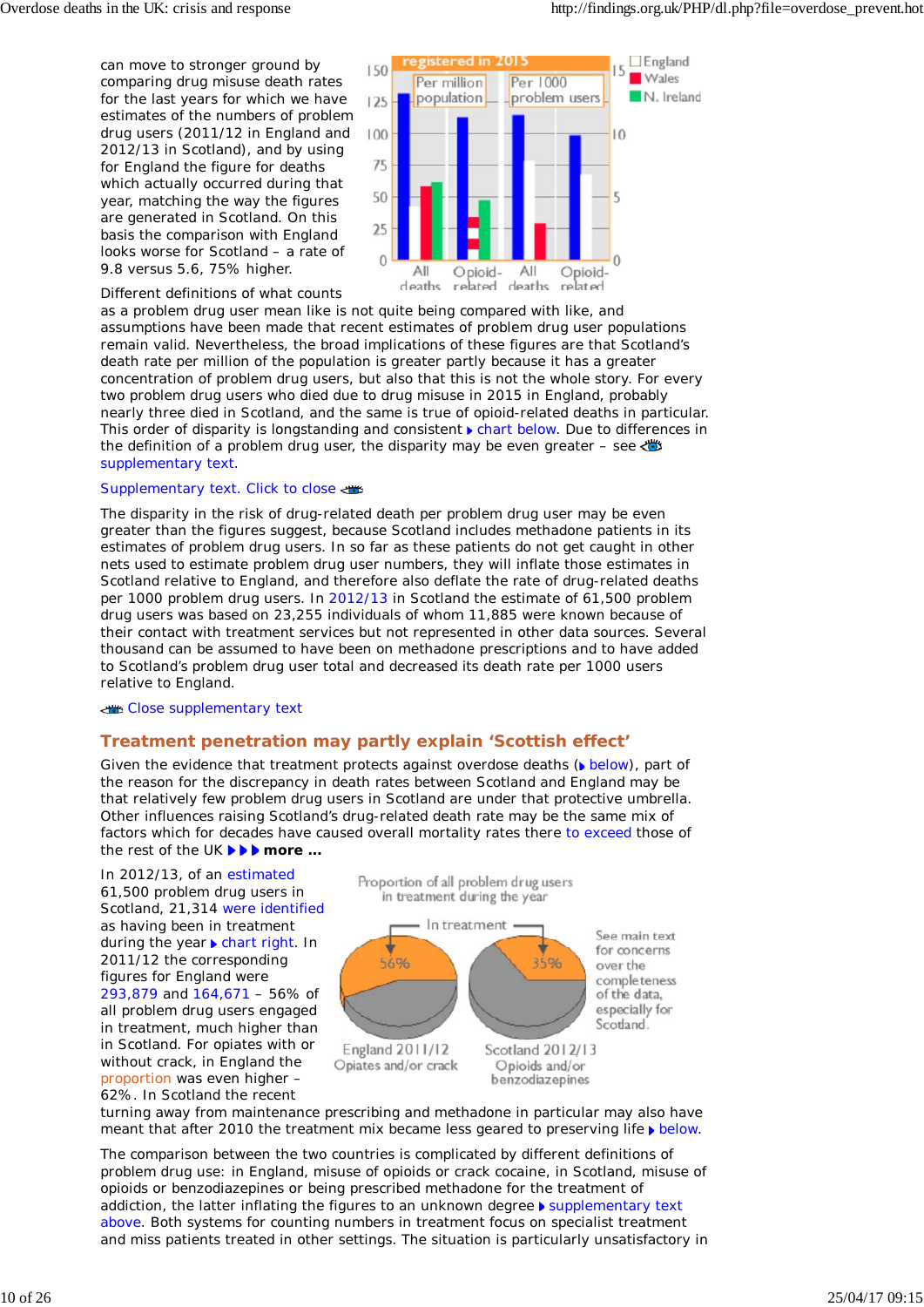Scotland, which routinely publishes only numbers of patients being newly assessed for treatment, not numbers *in* treatment during a year. By supplementing this data with direct information from treatment services, the exercise to estimate the number of problem drug users in 2012/13 could identify 21,314 opioid or benzodiazepine users as having been in treatment during the year – yet for the same year an estimated minimum of 25,311 patients were being prescribed methadone in Scotland, and the actual figure was probably nearly 30,000. Also, on the basis of data submitted by treatment services on times between referral and treatment entry, it seems that in 2014/15 the recorded numbers newly assessed for treatment had missed 28% of patients.

Whatever the causes, consistently and for decades, something in the Scottish system for dealing with drugs, the nature of drug use in that country, or the vulnerability of its drug users, has generated greater risk than in England. This disparity is, however, not limited to drug misuse deaths. Overall mortality rates in Scotland have been greater than in the rest of the UK since the 1920s. Adjusted for sex and age, across population survey studies the difference amounted to 1.4 deaths in Scotland for every one in England, a differential only partially attenuated when socioeconomic variables, smoking, drinking and some health measures were factored in. Contributors to the excess deaths were nearly a five times greater death rate due to alcohol-related causes and over three times greater due to drug poisoning, figures which stood despite adjustments for smoking and drinking among the respondents. It seems that the greater drug-related death rate in Scotland is partly explained by the greater concentration of problem drug users in the country, and perhaps partly too by the largely unknown influences which lead to more deaths overall. It is unclear how much is left which can only be attributed to more risky substance use and/or a less (in life-preserving terms) effective treatment system.

### **Fatalities increasingly involve older heroin users**

Official sources and government advisers have interpreted the recent upturns in drug misuse deaths as the continuation of a longer-term trend due to the ageing of the heroin-using population as fewer young people join their ranks, leaving the overall population increasingly dominated by older and more multiply ill users. Due to their health weaknesses, social isolation and perhaps other factors, each of these older, long-term heroin users is, it is argued, more likely to suffer a fatal overdose than younger heroin users, an argument investigated in a subsequent section **FFF** more ...

The relevant chapter of Public Health England's 2015 report to the European drug misuse agency offers a UK-wide perspective. It was based primarily not on drug misuse deaths as defined for domestic purposes, but on an EU definition of poisoning or 'overdose' deaths involving any illegal drug. Additionally, its figures related to the year the death occurred, so were compiled only up to 2013. Since 2004 these figures have generally reflected trends in the domestic figures charted above. Like those, they rose steeply in 2013 to a record 2,449 fatal overdoses, up 12% on 2012. It was the comments on the age of the deceased which were most significant. Averaging 37.6 years in 2004, the figure rose by four years to 41.6 in 2013. Compared to 2008, the number of drug-related deaths decreased for all age groups below the age of 40 and increased for all age groups above this point. Perhaps signalling a waning of the age differential in trends, in the latest years between 2012 and 2013 deaths rate increased in all age groups except ages 20–24.

Given the dominance of opioids in the figures, this age differential raises the possibility that a long-term ageing of the opioid-using population accounts for the long-term upward trend in deaths. The presumed mechanism is the accumulation of poor health among long-term heroin users, leaving on average each older user more prone to overdose death than a younger one. Coupled with the ageing of the opioid-using population, the effect would be rising drug-related and specifically opioid-related deaths. Signs of this effect are a feature of the data not just for the UK as a whole, but also for its constituent countries. In England and Wales in the 1990s, opioid-related deaths were far more numerous and rose more steeply among the under-40s (grey block and line in

chart right) than in older groups (orange block and line). But from the turn of the century the under-40s began a general downward trend while the 40s and over continued to die in greater numbers, until from 2011 they were the majority, though the under-40s resumed an upward trend in 2013.

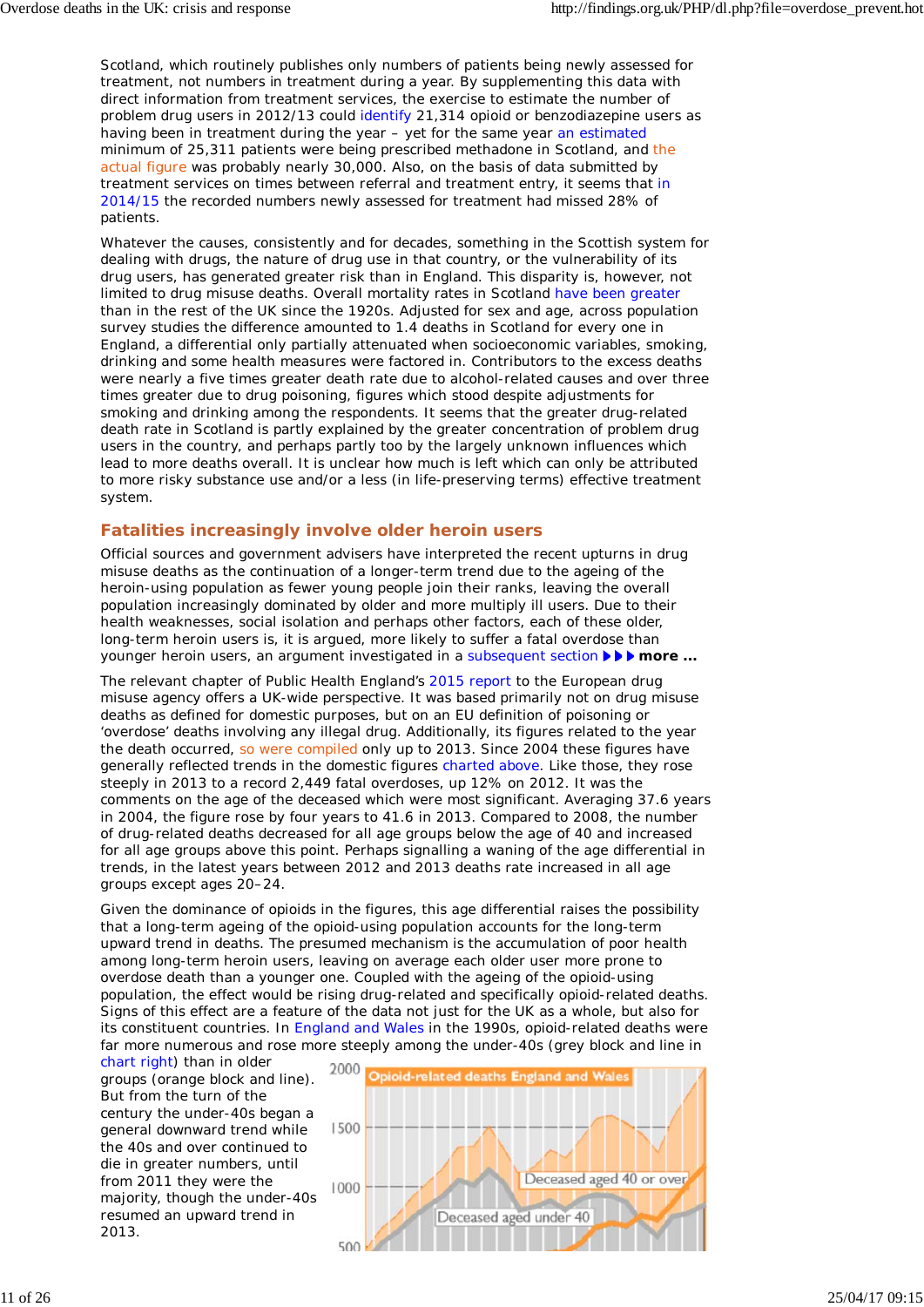Scotland has no equivalent opioid-specific figures over an extended period, but the data for all drug-related deaths will be dominated by those involving opioids. These figures



suggest an increase in the age of those dying from drug misuse in general and from opioids in particular. In the late '90s half of all drug-related deaths were of people aged between 22/23 and 34/35. By 2015 the corresponding range had shifted up over ten years to between 34 and 49 years of age. Between 1996 and 2000 annual deaths averaged 191 among under-35s but just 68 among older groups. By 2011 to 2015 the order had decisively reversed, under-35s accounting for on average 205 deaths a year and older groups 396. This effect was not an artefact of changes in the age make-up of the general population, because it was seen also in deaths per 1000 of the population in each age group, a feature of which was the increasing death rate among the over-35s while it fell among the youngest adults and was relatively stable among 25–34 year-olds.

Slightly differently constituted data on drug-related deaths in Scotland confirmed the ageing trend, the proportion of all drug-related deaths among users aged 45 and over more than doubling from 13% in 2009 to 29% in 2014. A related trend was that from 46% in 2009, the proportion of the deceased recorded as suffering from a medical condition in the six months before they died increased to over 60% in 2012 and succeeding years, ending at 63% in 2014. Perhaps significantly, in 2012–2014, 24% to 27% of the deceased were recorded as having a recent respiratory condition, up from 15% to 17% during the previous three years; respiratory failure is the main cause of opioid-related deaths. Not just respiratory problems, but the number of overlapping medical conditions became more numerous between 2009 and 2014.

How much of these trends were due to better identification of co-occurring medical and social conditions is unknown, but when Scotland's drug-related deaths analysts joined the dots, they associated increased age at drug-related death with the increasing proportions of the deceased who were long-term drug users, long-term injectors, had recent alcohol-related problems, were living alone, consuming drugs and dying at home, and suffering (increasingly multiple) medical and/or psychiatric conditions. There were, they believed, important implications for service provision: "The complex health and social care needs of this group are likely to result in simultaneous increases in demand for services, increased risk of death due to co-morbidities[,] and increased exposure to periods of elevated overdose risk. However, older drug users in particular are reported to be less satisfied (and consequently, at higher risk of non-engagement) with drug treatment services due to perceived lack of fit with their needs. Non-engagement consequently increases the isolation and loneliness experienced by older drug users and may also increase the risk that an overdose may occur in circumstances where there are limited opportunities for intervention (eg, when alone or when others present do not have the capacity to help)."

## **Mortality and treatment trends said to reflect an ageing heroin epidemic 'bulge'**

In England and in Scotland, the ageing of those suffering an opioid-related death has mirrored the ageing of the opioid-dependent treatment population, both of which reflect general population trends consistent with an ageing population of long-term heroin users who started using in the mid-90s or before. Because they are only partially being replaced by younger recruits, the result is an increase in the average age of problem heroin users – the trend thought to account for increases in drug-related deaths, one not fully counteracted by diminishing overall numbers *i i more ...* 

These relationships were apparent in England in the ageing of the treatment population whose primary problem drug involved an opioid like heroin, with or without crack cocaine. The number of 18–24-year-olds starting treatment for opioid problems fell precipitately from 11,309 in 2005/06 to 2,729 in 2014/15, while patients aged 40 or over rose from 8,787 to 15,487 (1 2). It was a similar story among the entire treatment population, including those continuing in treatment from previous years, with the number of 18–24-year-olds whose primary problem drug was an opioid with or without crack plummeting from 22,581 in 2005/06 to 6,272 in 2013/14, while corresponding patients aged 40 or over more than doubled from 25,687 to 61,437. According to Public Health England, this ageing cohort is often in poor health, with a range of vulnerabilities associated with long-term drug use including social isolation and more entrenched, hard-to-treat addictions (1 2).

In Scotland too, the population being assessed for a new drug treatment episode at specialist services has been ageing. In 2006/07, almost 30% were aged 35 and over rising to 48% in 2014/15, and their median age rose from 30 years to 34. Over the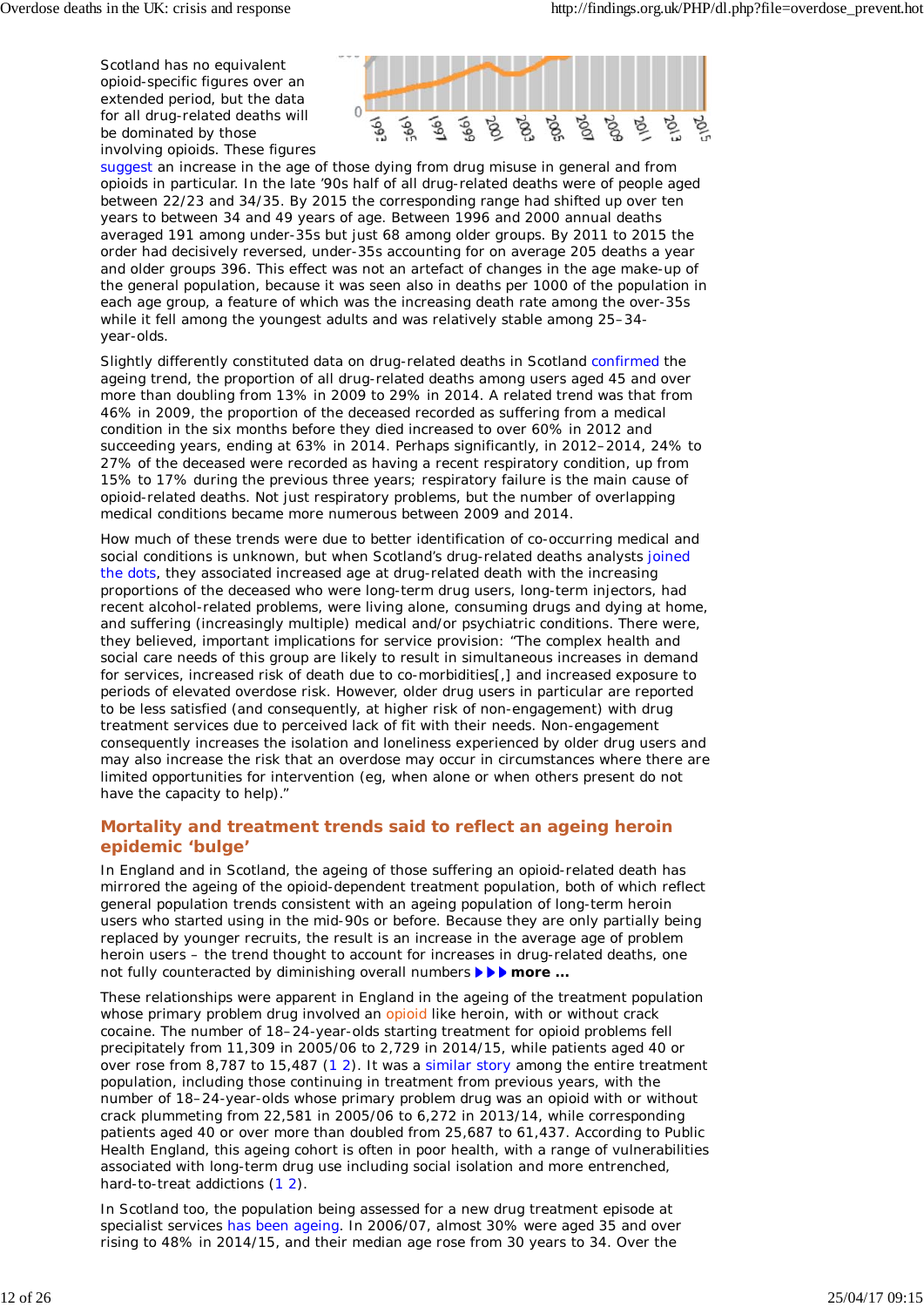same period the proportion of under-25s presenting for treatment who had recently used heroin fell from 58% to 23%. There was a fall too among those aged 35 and over, but it was much less steep, down from 67% to 58%.

Diminishing recruitment of young adults into treatment for problems related to opiate-type drugs has led to an overall fall in the numbers starting treatment (new to treatment or returning after a break) for these drug problems in both England (1 2) and Scotland (chart below left) and an even steeper fall across the UK in the numbers starting treatment for the very first time, down from a peak of 24,813 in 2005/06 to 6,940 in 2013, slightly recovering to 8,122 in 2014  $\blacktriangleright$  chart below right.



In turn treatment trends in England were said to mirror general population trends consistent with an ageing population of heroin users who started using in the mid-90s or before **F** chart below left. In the English studies problem drug users were defined as users of opiates and/or crack whose use has brought them into treatment or criminal justice contact. The estimated number aged under 25 more than halved from 72,838 in 2004/05 to 32,628 in 2011/12. Over the same period, estimates for the numbers aged 35 to 64 rose from 114,459 to 152,127. Total numbers were estimated to have fallen from 327,466 to 293,879 and the number using opiates from 281,320 to 256,163. Of special relevance to the risk of overdose death, numbers injecting opiates or crack were estimated to have fallen steadily from 137,141 to 87,302 (1 2). Underlying these trends was a reduced influx of new (and therefore relatively young) users of opiates or crack. Depending on the methodology, the reduction amounted to 20% or 45% between 2005 and 2013, when analysts could be confident that no more than 10,000 started using these drugs, a rate per 1,000 of the population 11 times lower than some local estimates from the epidemic years of the 1980s and early 1990s.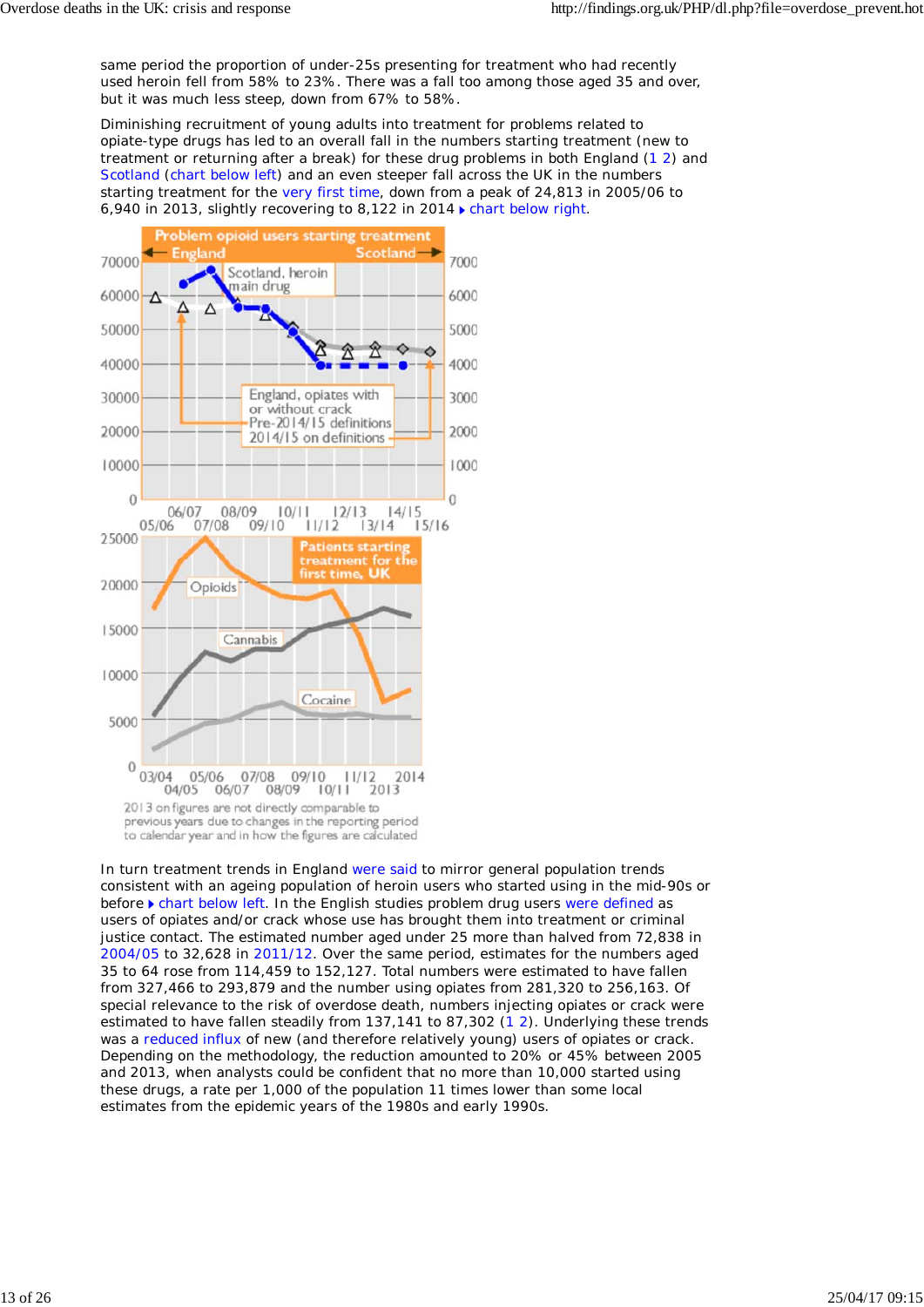

In contrast to England, recent estimates suggest overall numbers of problem drug users have not fallen in Scotland, but there too there is some evidence of the population ageing  $(1 2)$  chart above right. The studies in Scotland defined problem drug use as the routine and prolonged illegal use of opiate-type drugs and/or benzodiazepines, plus patients being prescribed methadone. Overall estimates reached their peak at 61,500 in 2012/13 (the latest figures), having started at 55,800 in the year 2000. The latest figure for those among these users who were injecting was 15,200 in 2009, taking into account the fact that some people recorded as injectors infected with the hepatitis C virus will no longer be injecting, a methodology seen as an advance on earlier estimates (1 2). Both sets of figures are given in the chart, indicative of a substantial reduction in the numbers of injectors between 2006 and 2009, when the number of injectors also fell in England. Also echoing trends in England, in Scotland over the period 2006/07 to 2012/13 numbers of younger problem users aged 15–34 fell from 36,200 to 32,000 while older users increased from 18,900 to 29,500.

### **Upturns due to "prematurely ageing" heroin users, say drug policy advisers**

While the figures presented above are consistent with the ageing hypothesis, only expert analysis could eliminate alternative scenarios. Above all, this has been provided by an investigation from the Advisory Council on the Misuse of Drugs into opioid-related deaths in the UK. With unpublished as well as published data at their disposal, they could "assert with a good degree of confidence that the ageing profile of heroin users with increasingly complex health needs (including long-term conditions and poly-substance use), social care needs and continuing multiple risk behaviours has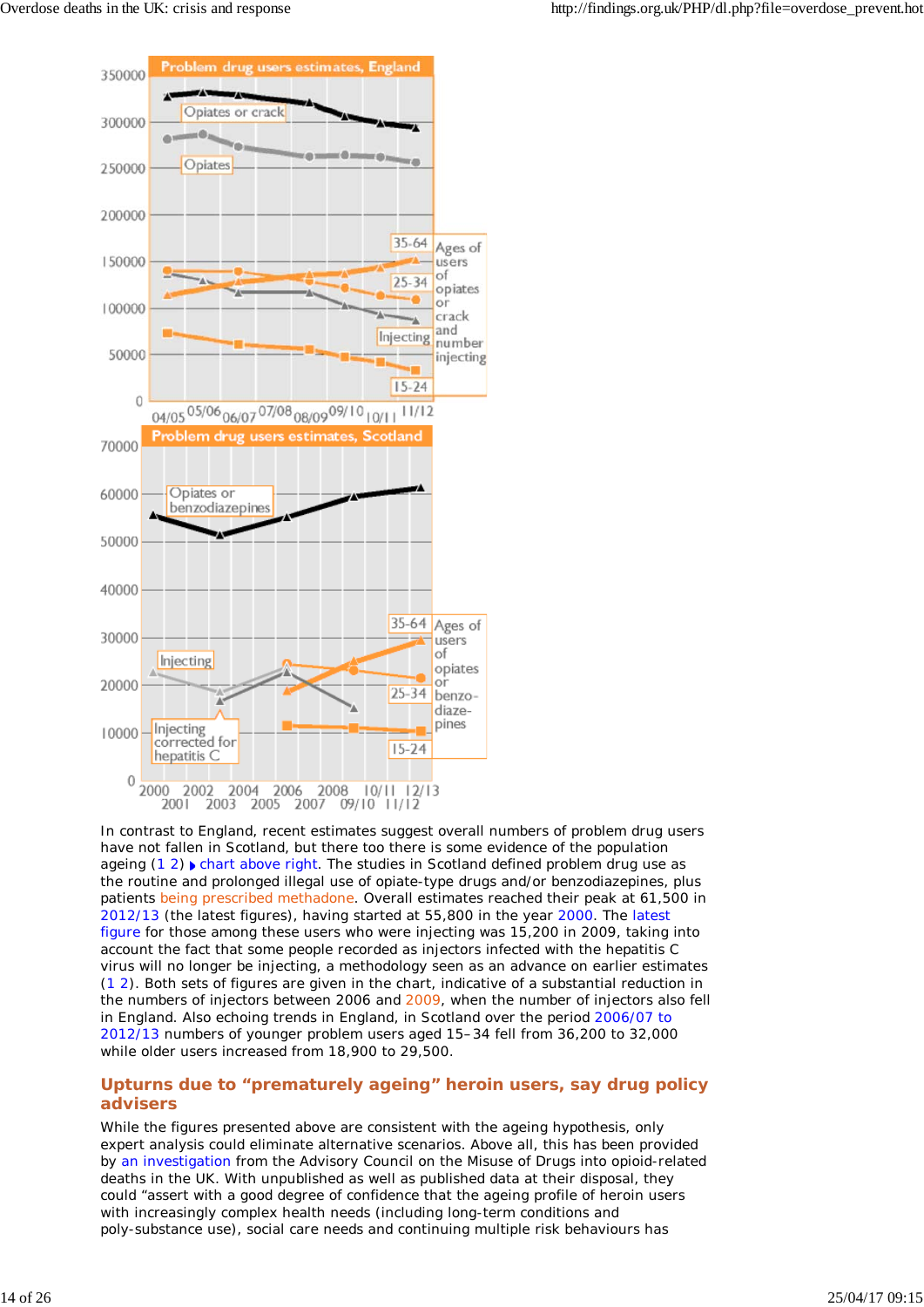contributed to recent increases in drug-related deaths" *more ...*

According to these official drug policy advisers to the UK government, between 2010 and 2012 reduced availability of heroin caused a dip in deaths which subsequently resumed their long-term upward trend, driven by a "prematurely ageing" cohort of heroin users. Trends in both England and Wales and in Scotland suggested to the analysts that largely we are witnessing the aftermath of the heroin 'epidemics' of the early 1980s to the mid- to late-1990s. People who started use in those eras are now ageing and dying due to drug-related causes at an increasing rate, but not being replaced to the same degree by younger recruits who in their turn age and suffer drug-related deaths. The implication is that unless there is another opioid use epidemic, the 'bulge' of deaths due to those who started heroin use in the 1980s and 1990s will eventually diminish in size and with it overall opioid-related deaths. But before things get better they are, said the Advisory Council, likely to get worse as the diminishing bulge remains substantial and increases in vulnerability due to increased age and continued heroin use despite the expanded treatment offer of the 2000s.

Well before the Council's report, in 2010 Scottish researchers had arqued that the age-related increase in opioid-related deaths was the key reason why absolute numbers could not be used to evaluate the nation's naloxone programme. The impact of ageing had also been highlighted by an expert group convened by Public Health England, prompted by the increase in deaths in 2014 in England. As they saw it, when heroin purity and availability returned after the heroin shortages of 2010 to 2012, the "longer-term, persistent background rise" in drug-related deaths since 1993 resumed, driven by "an ageing cohort of heroin users, many of whom started to use heroin in the 1980s and 90s, who are now experiencing cumulative physical and mental health conditions that make them more susceptible to overdose."

### **Are older long-term heroin users more likely to fatally overdose?**

Attributing the increasing death rate to ageing depends on one critical assumption: that during a given period, longer-term, older users are more likely to fatally overdose than younger users with a shorter addiction history. Though it might seem natural, this assumption is not a given. The deaths concerned are mainly overdose deaths, not those due directly to age or to the development and progression of chronic diseases. Conceivably, older and more experienced users who have perhaps survived earlier overdoses would be more rather than less able to avoid fatalities. Only data and analysis can settle the issue of whether age is associated with increased risk due to accumulated ill-health, or decreased risk due to accumulated experience; what we know supports the increased-risk assumption (1 2) *more ...*

If the ageing of the heroin epidemic 'bulge' was indeed the underlying cause of trends in drug-related deaths, we would expect to see the death rate per 1000 problem drug users rising over the years when the average age of these users has also been increasing. In both



England and Scotland, there are signs this has been happening  $\blacktriangleright$  chart right.

Interpreting these signs is, however, clouded by complications in comparing years and countries, and estimates for the final three or four years are weakened by the absence of recent analyses of the numbers of problem drug users in each country. If (as in the chart) the assumption is made that these numbers have remained unchanged, then the upward trends in the risk each problem drug user faces of a drug-related death would be substantial, more than doubling in Scotland from the equivalent of 5.25 per 1000 in the year 2000 to 11.48 in 2015, and in England rising 70% over the period 2004 to 2015, from 4.63 to 7.83.

Seeming to confirm that an ageing population of drug users would lead to an increase in deaths, in Scotland from 2011 to 2015 older problem drug users were the ones most likely to die from drug-related causes. Based on estimates of the age breakdown of all problem drug users in the country, at ages 35–64 each year on average 13.0 in every 1000 died compared to 7.6 for 25–34-year-olds and 4.0 for users aged 15–24. The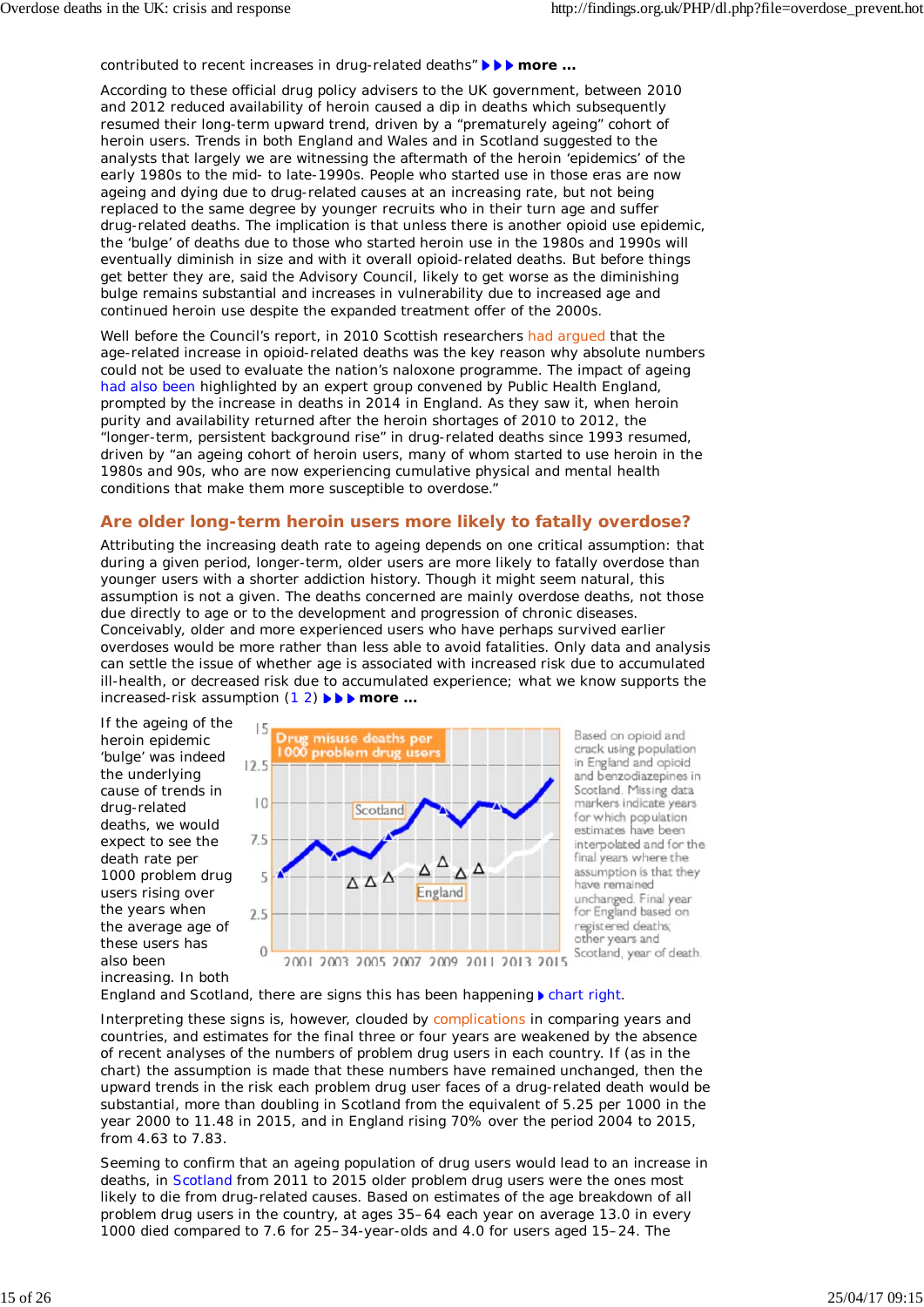consequence will be that the greater the proportion of older people among the total population of problem drug users, the greater will be the overall death rate due mainly to drug poisoning.

These analyses of routinely collected statistics have been supplemented by studies in England and Scotland, which also found an increased risk of drug poisoning deaths in older drug users. By triangulating treatment and criminal justice databases, the English study identified 198,247 individual opioid users (93% using heroin) between 2005 and 2009. Their identifiers were matched to those of people who died during this period and whose deaths were registered up to September 2011. Of the deaths, 3,974 were among the 198,247 opioid users, about six times more than expected of their age and sex. Drug-related poisonings accounted for 43% of the fatalities, and how likely these were increased with age. At age 18–24 the best estimate for the poisoning mortality rate was equivalent to 19 deaths over 10 years for each 1,000 opioid users, though it may have been in the range from 16 to 23. By age 45–64 the same metric had more than doubled to 45, having steadily increased to 26 at ages 25–34 and 39 at ages 35–44 – a "highly significant, age-related increase in opioid users' drug-related poisoning mortality rate that persists beyond 45 years of age".

In Scotland the drug-related death rate among patients starting treatment for opioidrelated problems between 1996 and 2006 was equivalent to 44 deaths over 10 years for each 1,000 patients. For every three deaths among patients and former patients aged under 34, there were four among older opioid users. Though deaths specifically due to hepatitis C were excluded, this age differential in the risk of drug-related death could entirely be explained by the greater likelihood that older people would be infected with hepatitis C – a calculation which could not be made for England.

A remaining puzzle in the statistics is that injecting strongly increases the risk of a fatal overdose (1 2 3), yet the reduction in estimated numbers of injectors in England between 2004 and 2012 (down from 137,141 to 87,302) and the reduction in Scotland from 2006 to 2009 (from 22,900 to 15,200) spanned periods when overdose deaths rose ▶ injecting numbers above.

### **Short-lived dip in deaths was due to the heroin 'drought'**

The sharp dip in heroin-related deaths in England and Wales and in Scotland in 2010 to 2012/2013 has been attributed to a shortage of heroin on the illicit market resulting in its reduced use, partially compensated perhaps by resort to other opiate-type and sedating drugs. If this was the case, the English and Welsh experience shows that overall drug overdose deaths can be reduced by making heroin less available, while the Scottish variant shows that deaths may actually rise if other overdose-generating drugs take heroin's place  $\blacktriangleright$  charts above. The mechanism linking the heroin drought and its reversal to drug poisoning deaths has been debated, but it is thought that the availability and price of heroin affected whether drug users consumed it and how often, and the amount they consumed **> > more** ...`

In England and Wales in 2011 the heroin shortage coincided with fewer deaths involving heroin (down from 791 to 596) when drug users apparently turned instead to methadone, deaths involving which rose from 355 to 486 charts above. But by 2012 the usual order had reasserted itself, methadone-related deaths falling to 414 and in 2013 remaining at about the same level, while heroin deaths rose to 765. If the heroin shortage tipped the balance from heroin to methadone deaths, its reversal may have tipped the balance back the other way.

As for England and Wales, for Scotland too the heroin shortage seemed an explanation for trends in 2011, when from over 320 in 2008 and 2009 heroin/morphine deaths had fallen by over a third to 206, while methadone-related deaths increased by 58% to 275, provoking a flurry of media concern over safety procedures and reliance on the drug for the treatment of heroin addiction **charts above.** Though methadone got the bad press, benzodiazepine-related deaths also increased at the same time, later to fall back as heroin-related deaths steeply increased. Relatively safe on their own, taken with opiates benzodiazepines can tip the balance towards a fatal overdose. Overall, in Scotland overdose death trends from 2010 are consistent with the heroin shortage resulting in greater resort to methadone and benzodiazepines, driving a short-lived increase in overall deaths, while heroin resumed as the driver in 2014 and 2015.

For Britain's Advisory Council on the Misuse of Drugs, the heroin drought experience confirmed that global influences on the availability and price of heroin affect heroinrelated (and consequently opioid-related) deaths. But the Council cautioned that intentionally replicating the conditions which led to the heroin shortage seems beyond the scope of national drug policies, having had more to do with trends in global heroin supply than law enforcement successes in consumer countries. Ramping up drug law enforcement efforts could, implied the Council, simply help fill courts and prisons without reducing availability and deaths – and even if heroin availability was reduced,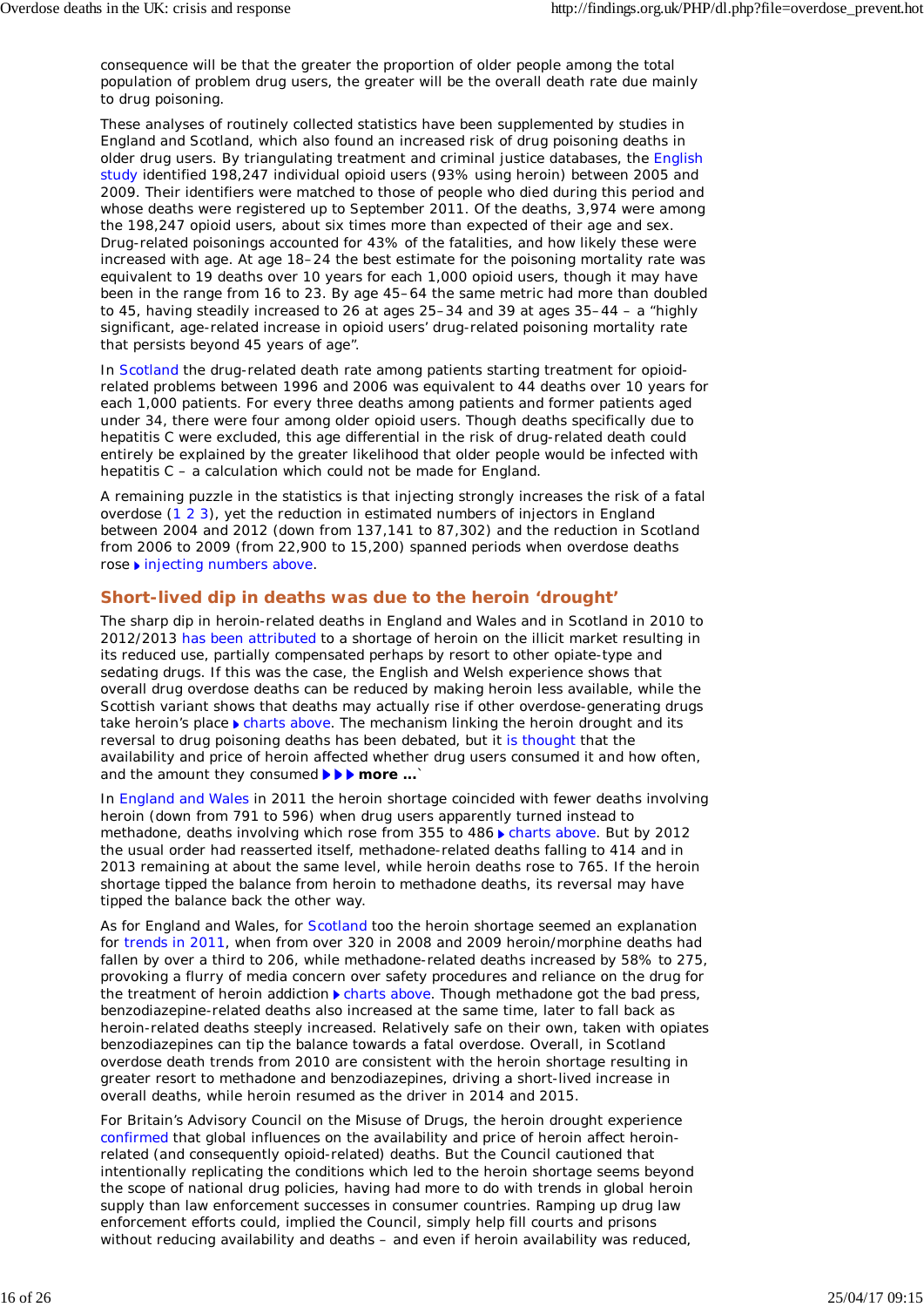the impact on overdose deaths may be weakened if users move to other potentially harmful substances – just what seems to have happened in Scotland  $\blacktriangleright$  above.

There were, however, dissenting voices, most notably from Release, the national drug law charity whose helpline provides an ear close to the ground of drug use trends. Contesting the supposed role of the heroin 'drought' and of its easing, Release pointed out that the dip in deaths in England and Wales attributed to the drought was seen only among men, not women – a puzzle, since the drought affected both. The latest official report on drug misuse deaths in England and Wales acknowledged the conundrum, but explained that differences in the drugs involved means female deaths are less likely to be affected by changes in the heroin market. The explanation was consistent with an analysis of reports from coroners on drug misuse deaths in England in 2013. It reported that at 50% of cases, among men heroin/morphine topped the list of implicated substances, while among women it was other opiate-type drugs – 42% of cases compared to just 36% involving heroin/morphine.

How a shortage of heroin reduced deaths involving the drug and why the subsequent rebound has also been debated. Amongst other factors, one possible mechanism for both advanced (1 2) by the Office for National Statistics was fluctuations in the purity of heroin. During the drought heroin became more diluted, but in 2013 when it ended the strength of heroin bounced back somewhat, supposedly catching out users whose tolerance to the drug had faded due to lower purity and reduced use. From today's perspective, the credibility of this explanation is weakened by the fact that heroin deaths continued to steeply increase in 2014 and 2015. At the time Release had queried the supposed role of purity, arguing that "there just is not enough of a consistent relationship between purity and overdose in fatal toxicological reports. Deaths occur most commonly in people in their 30s, who are dependent, tolerant, long-term injecting users, and so purity variations would not greatly impact this group of people." The Advisory Council on the Misuse of Drugs was also sceptical, arguing instead that the post-drought upswing in deaths was "not necessarily produced by increased dangers of using higher purity heroin. Rather, it seems that the availability and price of heroin affects whether users take it, the amount they take, how often they take it and therefore impacts on the rate of heroin-related death."

## **Is poverty an underlying risk factor?**

Deprivation and being at the wrong end of socioeconomic inequality are associated with multiple, overlapping lifestyle-related and other risk factors leading to premature death, including excessive drinking, smoking, poor diet and low levels of physical activity. This constellation is thought to be the reason why alcohol-related mortality and ill-health are greater among poorer than more well-off drinkers, even though on average poorer people drink less. Conceivably, similar influences partly account for the concentration of drug-related deaths in poorer communities and among more disadvantaged drugtakers. This mechanism may be visible in the overlapping comorbidities noted among drug-related fatalities in Scotland babove. Whatever the causal chains, in the UK the association between drug-related mortality and deprivation is well established (1 2 3 4 5) *more ...*

Reacting to the upsurge in heroin and opioid-related deaths in Scotland in 2015, the head of the Scottish Drugs Forum said, "The deaths are heavily concentrated in our poorest communities and if you look behind the lives of most people who have died you will find a life of disadvantage often starting with a troubled early life." In the previous year over half the people who died a drug-related death in Scotland had lived in the fifth most deprived neighbourhoods – 296 deaths in 2014 compared to just 17 in the fifth least deprived areas, a pattern essentially unchanged since at least 2009. Framing the socioeconomic gradient in the death rate as a form of health inequality, the analysts commented, "These figures reflect the widely recognised and documented associations between deprivation and health inequalities."

In England data presented to an expert group convened by Public Health England in 2015/16 gave the same message – evidence of "a strong correlation between [drugrelated deaths] and deprivation and low income employment", leading to the conclusion that "There appears to be a correlation between economic and health inequalities, deprivation and drug-related deaths."

In Northern Ireland the health inequality gap in deaths as a result of drug misuse between the 20% most deprived areas and the 20% least deprived widened between 2008 and 2014 even as they narrowed for alcohol-related mortality. By 2010–2014 the drug misuse death rate was 8.3 per 100,000 of the population in the most deprived areas compared to just 1.9 in the least deprived.

The role of deprivation was considered in detail by the Advisory Council on the Misuse of Drugs in their report on opioid-related deaths. Presumably looking at England and Wales, they noted that drug misuse death rates per million of the population are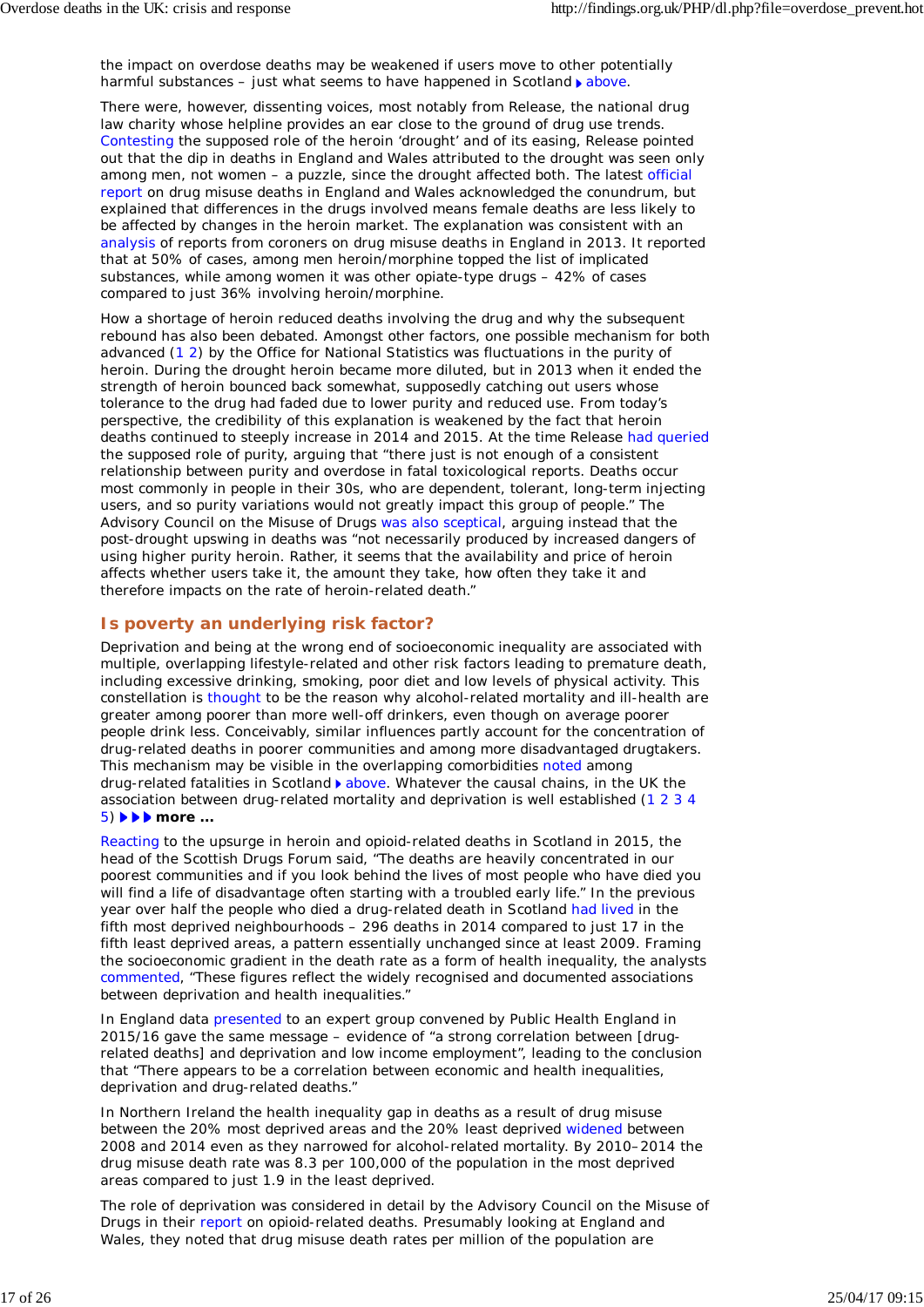substantially higher in the most deprived areas, which up to 2014 had also seen the greatest recent increases. It was, thought the Council, partly because problematic heroin use is itself most common in more deprived areas, graphically indicated for England by linking local authority area deprivation scores with the estimated number of problem drug users in each area, a link also apparent in Scotland. Aggravating the situation is that poverty and the loss of services and welfare benefits have hit these areas hardest, generating a generally more risky environment and extending the health differential between richer and poorer areas. In the Council's words, "Increasing the socio-economic deprivation of vulnerable people and of the areas that they live in, while reducing public services in these areas, would be expected to increase their social isolation, their experience of poverty and so their risks of [drug-related death]."

Confirming that drug misuse deaths are disproportionately the province of the poor and isolated, in England in 2013 reports from coroners to a national surveillance programme identified half the deceased as unemployed and half as living alone or with no settled home. Public Health England's expert group noted that drug-related deaths were disproportionately seen among divorced people and single men, again identifying social isolation as among the factors aggravating risk.

European experts have also pointed to US studies linking greater socioeconomic inequality at a state or neighbourhood level either with more overdose deaths or a generally higher mortality rate among drug users, an association probably partly due to higher levels of dangerous forms of drug misuse in the poorer areas, but perhaps also, the experts thought, to more extreme stigmatisation and marginalisation.

## **Treatment protects; leaving is risky**

Internationally the evidence is strong that being in treatment – and especially for opiate users, being in a substitute prescribing programme – helps prevent overdose deaths. This effect has also recently been explored in relation to drug poisoning deaths in the UK (1 2 3 4), providing further evidence of the protective effect of being in treatment and the heightened risk of overdose death while not in treatment and after leaving. It means that apart from specific harm reduction initiatives, lives should be saved by simply extending the reach and duration of treatments associated with a reduced death rate *► <b>▶ more ...* 

Evidence consistent with a protective effect of treatment service contact emerged among the overdose incidents analysed in depth in Wales in 2014/15. Of the overdosers who died, 40% had been in contact with substance misuse services in the past six months compared to 66% of those who survived, most of whom had been in contact very recently. For the analysts it pointed to the life-preserving effect of "regular contact with support services [leading to] greater exposure to harm reduction advice and information, including access to fatal drug poisoning preventative measures such as Take Home Naloxone provision."

The same issue has been explored in detail in England (1 2). Between 2008 and 2012 around a fifth of opioid-related deaths had involved patients in treatment, but especially in proportion to the numbers of opioid users in versus out of treatment, they were dwarfed by the far greater number of deaths among people not in treatment. In 2012, 57% of opioid-related deaths involved the minority of drug users not in treatment since at least 2006. The maths indicated that a drug user was less likely to die if they were or had recently been in treatment. Between 2008 and 2013, this presumed protective effect had remained stable.

Again in England, a study was able to make a more sophisticated assessment of the potential impact of treatment over the four years from April 2005 and March 2009, allowing up to near the end of 2011 for deaths to be registered. The subjects were patients recorded as having received treatment for dependence on opiate-type drugs during these years. Though unable to assess the risk of never having been in treatment during this period, the study could assess the relative risks of starting, remaining in, and leaving or having left treatment. To help level the playing field, the chances that patients would die were adjusted for sex and age, whether they were recorded as injecting or also problematically using alcohol, benzodiazepines, crack cocaine, or cocaine powder/amphetamines, and whether they had been referred to treatment by the criminal justice system.

While in treatment the drug poisoning death rate averaged the equivalent of 2.9 per 1000 people over a year, after having left treatment, 4.5. Adjusted for other factors, there were 1.73 poisoning deaths out of treatment for every 1 while in treatment, a statistically significant difference highly unlikely to have occurred by chance. On the

Adiusted overdose death rate relative to opioid substitution treatment after four weeks (set to 1) 8

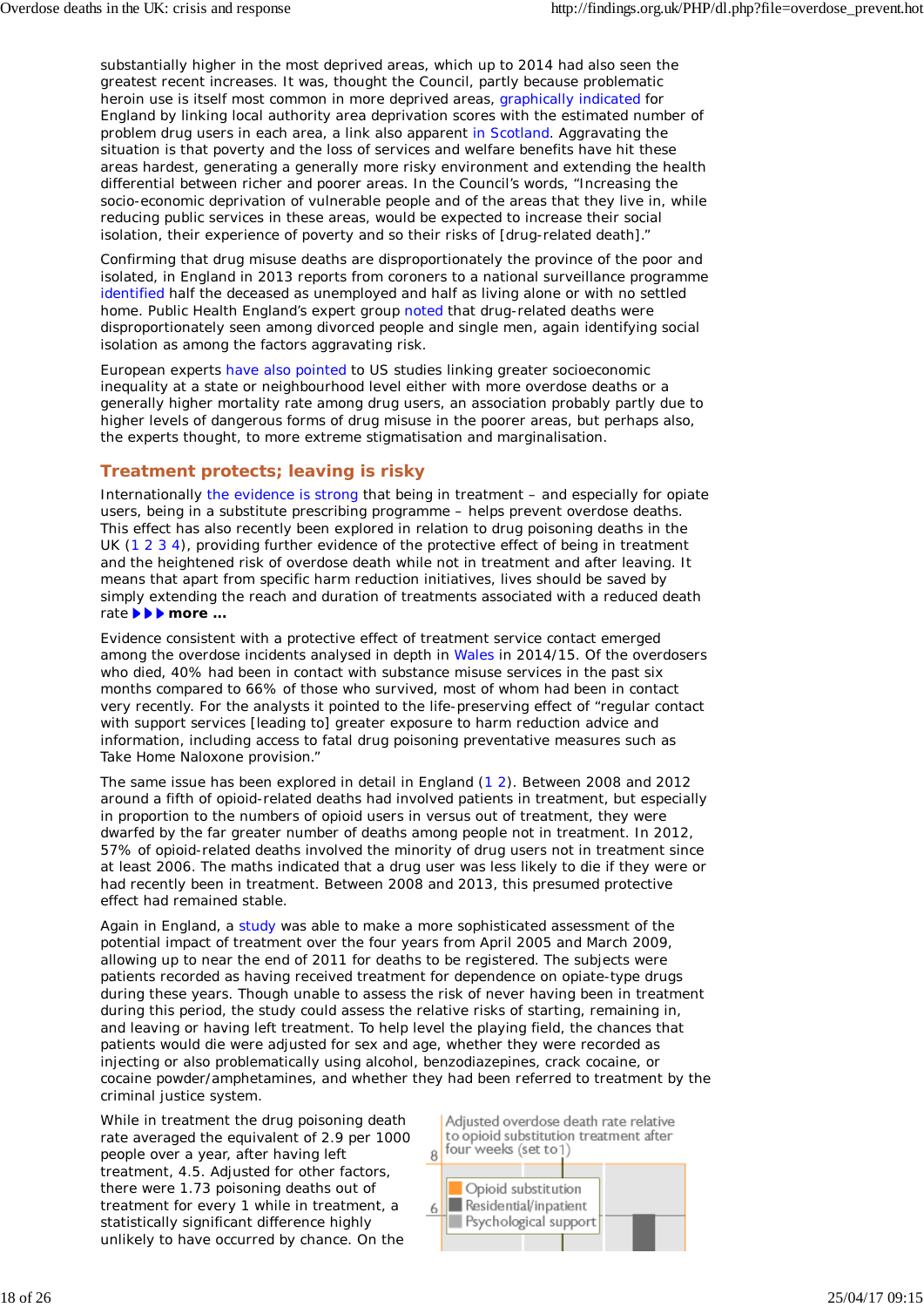debit side, the study also confirmed the high risk of leaving treatment, especially residential settings which generate abstinence partly by divorcing the user from their normal environment  $\blacktriangleright$  chart right. During the four weeks after leaving treatment and before (if at all) restarting treatment the 2.9 in-treatment poisoning death rate per 1000 people over a year increased to roughly 8. At 4.2, risk greatly





reduced but remained elevated beyond the first four weeks after leaving and before (if at all) restarting treatment. Relative to other treatment-exit scenarios, there was no significant difference in the risk of death after leaving treatment having 'successfully completed', when the death rate was 3.9, significantly greater than during treatment; leaving treatment was about equally risky whether or not that treatment had been deemed 'successful'. Of the treatment modalities included in the study, only non-residential psychological support – counselling and allied approaches – was not followed by a spike in deaths in the four weeks after leaving, seemingly because being in this treatment was not associated with a reduction in the death rate – there was, the implication is, no overdose-suppressant effect to bounce back from.

Just how many opioid-related drug poisoning deaths are saved by treatment has been estimated for England for the years 2008 to 2010. Relevant deaths during each of the three years were matched to the treatment database to establish whether the deceased had been in treatment during that year, and if they had, whether their death was during or after treatment. Coupling this data with estimates of the total number of opioid users in England also enabled the analysts to estimate how many were not in treatment at all during each year. It was then possible to identify the number of opioid-related deaths during periods when opioid users were out of treatment, either because not in treatment at all during the year, or before they started. For each year and each age group, these figures were converted to the equivalent of deaths per 100 opioid users per year. Next step was to extrapolate this pre/no-treatment death rate to a 'worst case scenario' in which it was assumed that no opioid user in England had been in treatment in each of the three years. If the actual number of deaths was lower, it would indicate that being in treatment during the year had prevented deaths. Findings were that the pre/notreatment death rate was 7.7 per 1000 users per year, but just 2.0 while opioid users were in treatment, and 4.1 among former patients during periods when they had left treatment. The figures equated to treatment preventing 880 opioid-related deaths in England in each of the three years.

One key assumption made to reach these figures was that in the absence of treatment, opioid users never in treatment during a year, those who entered treatment and stayed in it, and those who entered but left, would have died at the same rate. This entails the assumption that except for age, in every respect other than their treatment access these three groups were at the same risk of an opioid-related death. If this assumption was incorrect, and what led someone to stay out of or leave treatment would have increased their risk *even if they had been in treatment*, the consequence would have been to overestimate treatment's potential protective effect. The same caveat applies to analyses of routinely collected statistics which indicate deaths are less likely while a drug user is in treatment, and to a lesser degree to the study in England  $(\triangleright$  above) which adjusted for some factors related to mortality risk, but could not be sure of having fully levelled the playing field. However, evidence from studies abroad have confirmed the lifesaving impact of substitute prescribing in particular. Some of the most clear-cut data comes from Scandinavia, where resistance to prescribing opiate-type drugs to heroin addicts has created quasi-randomised, real-world comparisons which permit the value of these approaches to be more convincingly demonstrated than in the UK, where the widespread availability of substitute prescribing treatments makes a quasirandomised comparison impossible.

If not being in treatment increases risk of fatal overdose, it raises the possibility that rising deaths were partly due to more problem drug users staying out of treatment. At least up to 2011/12 in England, there is little evidence this happened. The reduction in opioid (and/or crack) users in treatment in England from the mid-2000s, and the drop among the under-25s in particular, do not seem to have been due to a growing failure to engage them in treatment, but to falling numbers in the general population. Over this period the proportion of the nation's under-25 opioid users who engaged in treatment remained roughly stable, while treatment actually engaged a greater proportion of opioid users aged 35 or more (for data unfold supplementary text). However, since then there have been another five or six years for potentially deterrent treatment policy changes to affect intake and retention.

Supplementary text. Click to close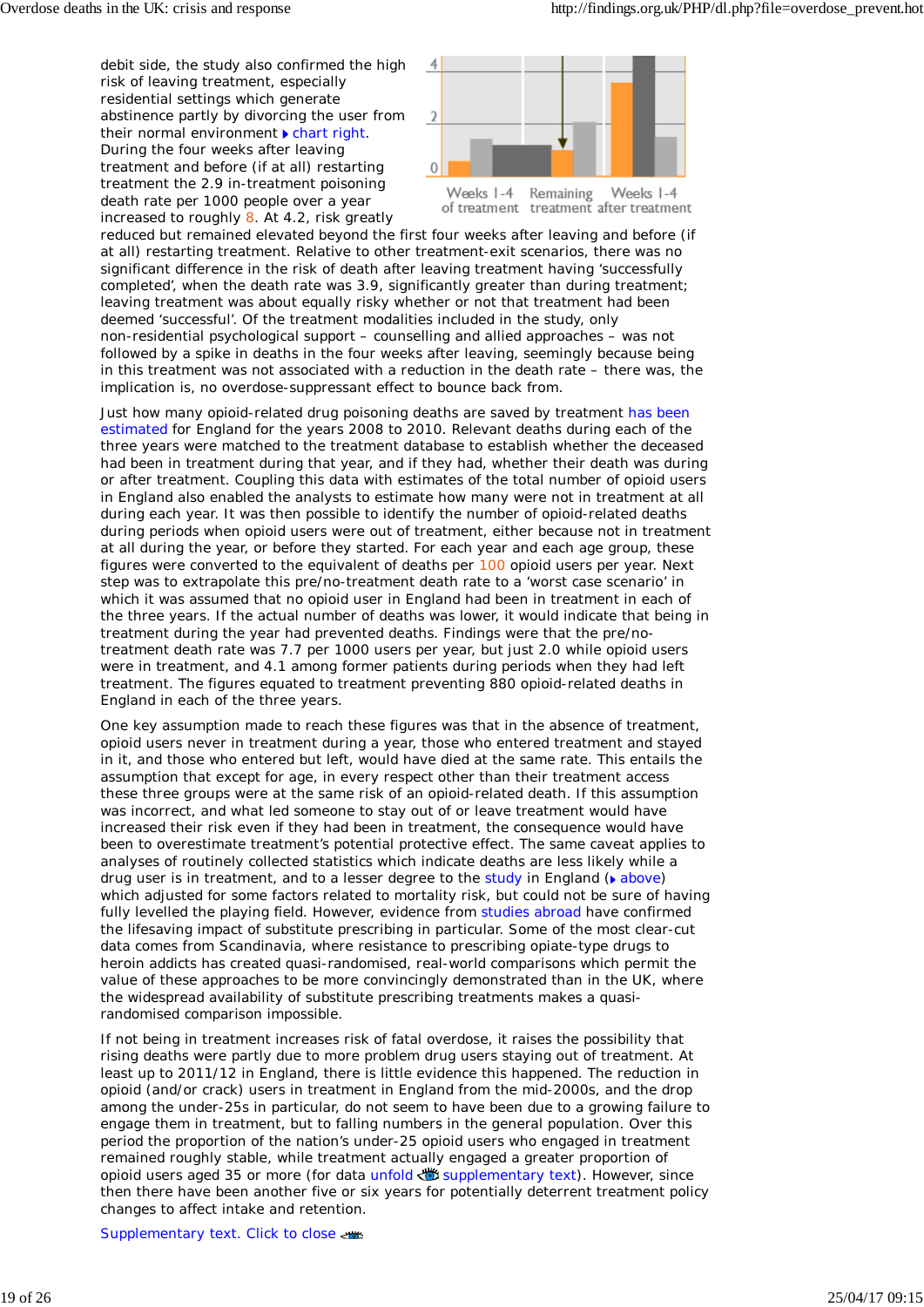Under-25-year-old adult primary opioid or crack users in treatment in 2005/06 numbered 24,127, while in 2004/05 the estimated number in the general population was 72,838. Assuming this figure remained the same in 2005/06, it meant that 33% of under-25 opiate and/or crack users were in treatment that year. For 2011/12 the corresponding figures were 9,985 in treatment and in the general population 32,628, equating to 31% of under-25s in treatment.

From the same sources and for the same years, the corresponding figures for problem users aged 35 or over were in 2005/06 about 47% in treatment and in 2011/12 60%. The age ranges and dates of all these figures do not completely correspond, but the general impression is of at most only a slightly diminished capture rate of under-25 opiate and/or crack users into treatment in England and extended capture of older users.

### Close supplementary text

### **Treatment's shield is uneven and imperfect**

Perhaps even more worrying than treatment's failure to reach people who died, are those drug-related deaths which happened despite current or recent treatment contact – over half the deceased in Scotland in 2014. A protective effect is best established and at its peak in substitute prescribing programmes, while in England, it was not apparent at all for standalone psychological treatments. If being in treatment does shield patients from drug-related death, in the immediate period after the shield is removed, rates increase. In some cases this will be because the reasons for dropping out/being forced out of treatment, such as return to dependent illegal drug use, are also risk factors for overdose. However, in England 'successful' planned treatment exit is no less likely to result in death ( $\bullet$  above) than unsuccessful or unplanned exit, suggesting that even after these apparent successes, relapse is common, perhaps because inadequate attention has been paid to preparing patients for discharge and monitoring and supporting them after they leave *ware ...* 

Commenting on the upsurge in heroin and opioid-related deaths in Scotland in 2015, the head of the Scottish Drugs Forum pointed the finger not just at the low proportion of drug users in treatment ("less than half ... at any point in time") but also at the quality of those services, especially methadone programmes which prescribe doses lower than recommended in practice guidelines: "A person-centred evidence-based approach to prescribing would be a significant contribution to reducing the range of circumstances that make deaths more likely ... We know that being in effective treatment protects people against dying of an overdose so we need to look at ways to increase the reach and retention rates of services."

An analysis of drug-related deaths in 2014 in Scotland reported that 53% of cases were known to have been in contact with services providing treatment for drug problems in the six months before they died, and 40% were actually in treatment when they died. Both proportions had been trending upwards since 2009. The great majority of recent contacts were with specialist addiction services and/or with GPs. At the time of death, 29% of the deceased were being prescribed an opioid drug, mainly methadone. For the analysts there seemed some clear messages not just about the need for more treatment, but about the need for more effective treatment: "The evidence on increased overdose risk after release from custody or following treatment already suggests it is vitally important that services (both drug-related and non drug-related) work together to promote retention in treatment, continuity of care and awareness of overdose risk." Similar figures the year before had prompted Scotland's National Forum on Drug Related Deaths to highlight the "considerable potential to reduce the number of drug-related deaths by undertaking targeted harm reduction measures".

In England around a fifth of opioid-related deaths from 2008 to 2012 involved patients actually in treatment. The figures rose slightly from 18% in 2008 to 22% in 2012, but in comparison with deaths outside treatment, were still evidence of a protective effect of treatment. Nevertheless, in 2013 around 350 patients died an opioid-related death while in treatment, and nearly 400 died either in treatment or within six months of having supposedly successfully completed treatment.

### **Impact on drug-related deaths differs with the treatment**

While treatment is generally associated with reduced mortality, in this respect, not all treatments are equal. The study referred to above which found what looked like a significant protective effect of treatment in England, also conveyed the more specific message that opiate-dependent patients should be engaged and retained in substitute prescribing programmes until there is little risk of their relapsing after leaving. The findings led commentators to recognise substitute prescribing as the "gold standard treatment" for opioid addiction, one which informed prospective patients may choose to reject, but which should never be denied them due to lack of access **F** chart **FFF** more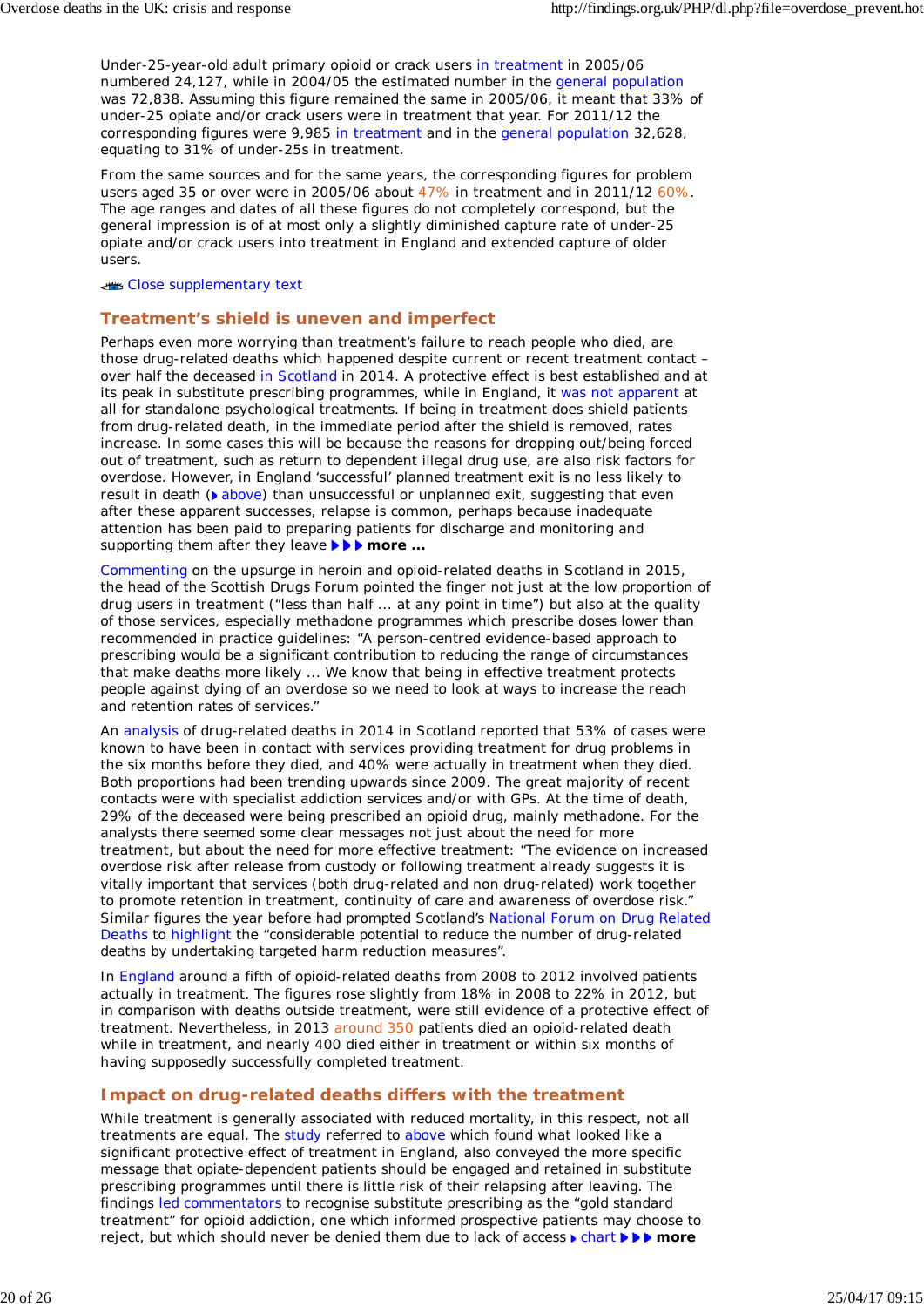*...*

The study found that compared to not being in treatment at all, after adjusting for other factors patients were nearly half as likely to die (the ratio was 1:1.92) while being prescribed substitute opioids. Risk-reduction while in residential/inpatient care was slightly less apparent (1:1.5), and there was no diminution in risk while in standalone psychological treatments, where at 5.3 per 1000 people over a year, the overdose death rate was just over twice that in substitute prescribing. Worst of all was the rate in the four weeks after leaving residential/inpatient care – nearly 19 overdose deaths per 1000 people over a year was the best estimate, though it might have been anywhere from 10 to 35.

It was also possible to calculate the relative risk of death from each type of treatment while in it plus the four weeks after leaving and before starting any other treatment. Assuming that rapid post-treatment overdose indicates a deficiency of the treatment – patients must have quickly relapsed for this to have happened – this calculation is as close as the reported data can come to reflecting the overall difference in risks between the different types of treatment. At 2.78 per 1000 people over a year, for opiate substitute prescribing the figure approached half that of the other modalities.

Another example comes from Australia, where it was estimated that among 1,097 opiate users starting treatment with oral naltrexone between 1998 and 2000, there would have been 25–29 fewer deaths had they instead been prescribed methadone. Naltrexone blocks the effects of opiate-type drugs, but retention in these programmes is poor. When patients stop taking the medication, many relapse to heroin use having lost their protective tolerance to the drug. Extremely high overdose rates have been the result. For similar reasons, detoxification and residential rehabilitation have also been associated with high post-leaving death rates, perhaps indicative in these cases of inadequate arrangements to prevent or prepare for relapse after leaving.

### **Curtailing maintenance prescribing will lead to more deaths**

If in life-preserving terms, substitute prescribing really is the "gold standard treatment" for opioid addiction, it follows that even if other modalities take its place, curtailing methadone maintenance and allied treatment will cost lives. Curtailing maintenance is exactly what the UK government has been attempting to do, an effort for which some success has been claimed.

During 2008 to 2010 national policy in England and Scotland turned away from the attempt to reduce harm from continuing drug use and towards abstinence-based recovery from addiction, favouring drug-free approaches like residential rehabilitation and persistently seeking to limit the scope and duration of maintenance prescribing. From this perspective, being maintained on methadone or buprenorphine is simply another addiction to be avoided or ended as soon as possible. The policy's administrative embodiment in England was a performance indicator which linked funding for treatment services to the proportion of patients who leave treatment free of dependence and do not return within six months – an incentive to get patients out of treatment sooner rather than later. In contrast, recent studies in the UK have emphasised that the lifesaving benefits of maintenance prescribing are maximised by long-term retention (1 2 3). In line with the evidence, expert advisers for the UK as a whole and for Scotland have stressed the need to extend and expand maintenance prescribing in order to curb the rise in drug-related deaths *more ...*

A study of patients attending over 460 UK general practices who had been prescribed methadone or buprenorphine between 1990 and 2005 was able to attach some numbers to the risk of limiting the duration of maintenance prescribing. It found that being in these treatments was associated with a halving in the risk of death due to any cause, but also that the strength of the link varied in different phases of treatment. The short but risky induction and treatment-exit periods were counter-balanced by the relatively safe period in between, when patients and dose have presumably been maximally stabilised. The longer this period of relative stability, the greater the net reduction in the death rate. The implications were that extended treatment is required to realise substitute prescribing's life-saving potential. Fed into a simulation model for the UK, the data suggested that shortening an average nine-month treatment episode to six months would result in 10% more deaths, while extending it to 12 months would lead to a 5% decrease. The paper which made this estimate was titled, "Promoting recovery and preventing drug-related mortality: competing risks?" Its message was clear: curtailing maintenance in the name of recovery and becoming drug-free (including free of prescribed substitutes) would lead to more deaths.

Among specialist treatment services in England there was no elevated risk of death during induction into substitute-prescribing programmes, but as with the GP-based programmes ( $\bullet$  above), risk increased on leaving, when the drug-related death rate equated to the same period and same number of patients was 3.6 times higher than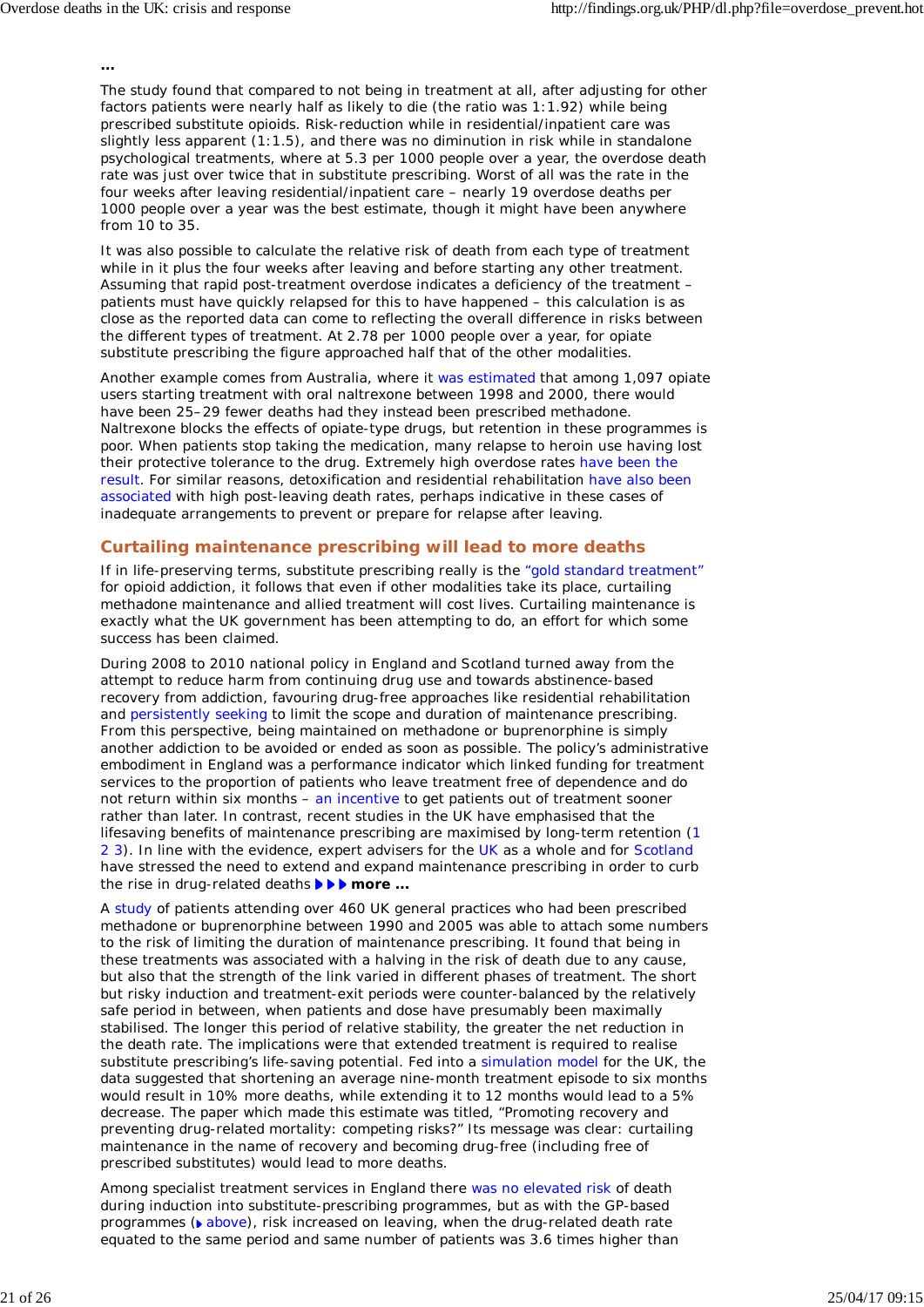during treatment  $\blacktriangleright$  chart above. Given that being in treatment was associated with a reduction in mortality, the findings again placed the emphasis on retention rather than treatment exit.

When the UK's official drug policy advisers looked at this issue they found "strong evidence that time limiting [opioid substitution therapy] would increase the rate of overdose deaths," and that rather than staying too long in methadone-based treatment, generally Britain's heroin-addicted patients left too soon to fully benefit.

In Scotland too, an expert group monitoring drug-related deaths saw expanding rather than restricting maintenance as a key to curbing the increase in deaths. The experts were concerned that despite there being no evidence that problem drug use had receded, in 2013/14 for the third successive year dispensing records indicated reduced access to methadone and other substitute prescribing treatments: "for those who need [opioid replacement therapy], access should not be limited, but rather enhanced. It is also crucial that we explore further why people drop out of [opioid replacement therapy], particularly where their discharge is unplanned." From this point of view there was, however, worse to come, as over the next two years the waning of maintenance treatment continued below. The same body had previously called for front-line generic medical services to play a greater role in identifying and reducing risks for out-oftreatment drug users, and for investment to get more drug users into specialist treatment and improve treatment quality and variety.

### **Concern that government recovery agenda risks adding to the deaths**

Rhetoric and performance indicators antithetical to long-term treatment seem as yet only partially to have affected practice, and even if they have, it may be many years before the impact on deaths can be established. Establishing this would require studies not yet done. Meantime, the fear is that at the least such policies do not help counter the age-related increase in opioid overdose deaths, and at worst, that they risk contributing to it by prioritising treatment exit, deterring entry into substitute prescribing programmes, and tipping the balance of treatment away from these programmes and towards detoxification and drug-free rehabilitation and support.

One reason for these concerns is the relative efficacy of maintenance prescribing in preventing deaths compared to other treatment modalities above. Another is that the offer of legal access to opiate-type drugs attracts opiate-dependent patients into the treatment system, rapidly reducing heroin injecting and illegal opiate use and affording improved access to harm-reduction advice and medical care. Among the concerned voices, hardest to dismiss are those of the UK government's own drug policy advisers, who warned that "encouraging people to leave treatment may increase their risk of dying if they are not able to sustain abstinence". If this is the case, it would cast a worrying shadow over the claim celebrated in the Conservative Party's 2015 election manifesto to have "reformed drug treatment so that abstinence and full recovery is the goal, instead of the routine maintenance of people's addictions with substitute drugs." Perhaps an expression of this policy, in both Scotland and England, prescriptions for opiate substitute drugs and especially methadone have been steadily falling since 2010, the year the UK government published its recovery-oriented national drug strategy, falls not entirely accounted for by a reduced opiate use problem or opiate treatment caseload *more ...*

With much of the data above before them, the expert group convened by Public Health England who highlighted the ageing phenomenon ( $\bullet$  above) also noted that "A majority of these [older] users appear not to be engaging in drug treatment where they could be protected", and that most "opiate misuse deaths in the past five years occurred in those ... not recently ... in community drug treatment". The conjunction of these facts implied that the rise in deaths could have been counteracted by what for these long-term heroin users was a more attractive and retentive treatment system. However, the group exonerated the national focus on 'recovery' as a cause of this shortfall in treatment's grip on the opioid-using population: "Matching death and treatment data had not produced any evidence that a focus on recovery and on successful treatment completion has had a negative impact and led to more drug deaths."

As well as the overall stability of the presumed protective effect of treatment, backing this conclusion was the only very slight change in the small proportion (3–4%) of opioid-related deaths accounted for by patients who had in the past year left treatment after successfully completing the programme – the outcome prioritised by the government's recovery agenda. The closest the group came to querying this agenda was to recommend "keeping people in treatment for as long as they benefit". This unarguable statement begs the question of what 'benefit' consists of. Simply not dying may be considered insufficient by some if the patient is making no further progress in their recovery and reintegration – the 'parked on methadone' jibe levelled at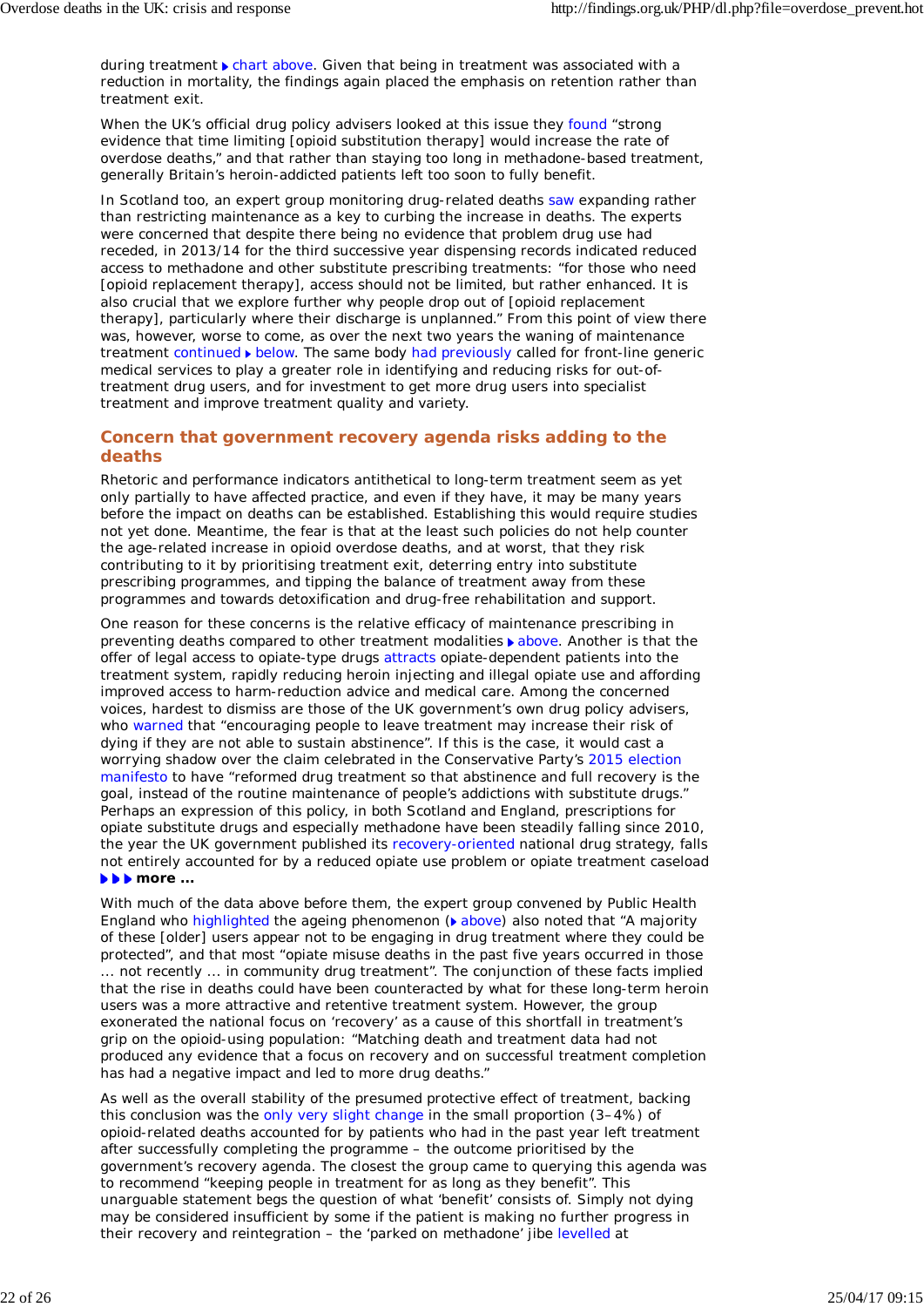### maintenance programmes.

## **Maintain maintenance prescribing, say official drug policy advisers**

Though like Public Health England they spotlighted ageing ( above) as the main cause of rising opioid overdose deaths, government's drug policy advisers were not resigned to the rise continuing, and less inclined to totally exonerate the recovery agenda. The report on opioid-related deaths from the Advisory Council on the Misuse of Drugs was accompanied by a letter to Home Secretary Amber Rudd which she may not have welcomed.

Her inheritance from her political party and her government has been the denigration of substitute prescribing in the name of recovery (1 2), but she was told that the Council "welcomes the considerable expansion in the use of OST (opioid substitute treatment) in the UK since the mid-1990s ... being in OST protects heroin users from overdose, and increasing coverage of OST has had a substantial effect in limiting the increase in drug-related deaths that would otherwise have occurred. The most important recommendation in this report is that government ensures that investment in OST of optimal dosage and duration is, at least, maintained." Part of the Council's evidence was that overwhelmingly opioid-related deaths in England occur among people not in treatment, leading them to stress the importance of knowing "whether treatment services and commissioners are doing as much as they could do to attract and retain vulnerable people." Relative to other treatment modalities, 'attraction' and 'retention' are among the distinguishing features of substitute prescribing programmes.

Expressed without fanfare, the evidence prompted the Council to make a potentially controversial statement in the body of the report: "encouraging people to leave treatment may increase their risk of dying if they are not able to sustain abstinence" – controversial, because in the previous paragraph they had in effect said that encouraging people to leave treatment was just what the UK government led by the Home Secretary's party had recently been doing, both in its policy rhetoric and in the way local areas are held to account. The implication was that in so far as it has been implemented, UK government policy risked adding to opioid-related deaths. It was a small step short of saying government was knowingly risking deaths which a greater commitment to long-term opiate-substitute prescribing would have prevented.

As well as premature treatment exit, the Council pointed out another way an unbalanced commitment to abstinence-based recovery might cause deaths – by deterring treatment entry. They warned that prospective substitute prescribing patients who have got the message that treatments would be constrained and short-lived might be less keen to start the process. Much earlier in its history, the Council had given a similar warning when in the 1970s addiction treatment clinics in Britain tired of long-term prescribing and started to aim for relatively rapid abstinence-based 'cures'. A striking parallel to today's debates, in its 1982 *Treatment and Rehabilitation* report the Council noted "increasing uncertainty as to the wisdom" of indefinite prescribing, "so that greater emphasis is now being placed on the ultimate objective of a drug-free existence. But the consequence of this trend is that it creates an increasing proportion of drug misusers who are deterred from seeking help from the specialised services ... Our enquiries indicate that a policy of not prescribing drugs has deterred opioid misusers from seeking treatment ... On the other hand, continued maintenance prescribing has not prevented a substantial growth in drug misuse and may be a factor in blocking the ready access of new patients to the clinics."

At the front line there is concern that the focus in national policy on treatment exit and abstinence is not helping bring down the death rate. Alex Boyt, a drug service user coordinator in London, is closer to the ground than many commentators and researchers. Prompted by a steep rise in drug-related deaths in England, in 2014 he asked, "Is the recovery agenda killing people?" His answer was, "You have to think in places it probably is." Reasons were that "People who used to be held by the treatment system are now confronted by goals for integrating into society the moment they make it through the door ... usually with an implied or overt requirement that prescribing is dependent on engaging. When successful completions (often code for getting off your script) became the focus, one of our local service managers said 'we have to get them in and out before we get to know them'."

A broader policy critique from a team fronted by the president of the Faculty of Public Health (many of whose members are now responsible for addiction treatment in England) put part of the blame for the upsurge in opioid-related deaths on an English national drug strategy which in 2010 swung away from harm reduction "to place abstinence at the heart of all treatment". At the same time the Public Health Outcomes Framework focused minds on discharging patients from treatment rather than keeping them in, despite evidence that being in treatment helped prevent premature deaths. Among patients being treated for opiate use problems, at first the refocusing seemed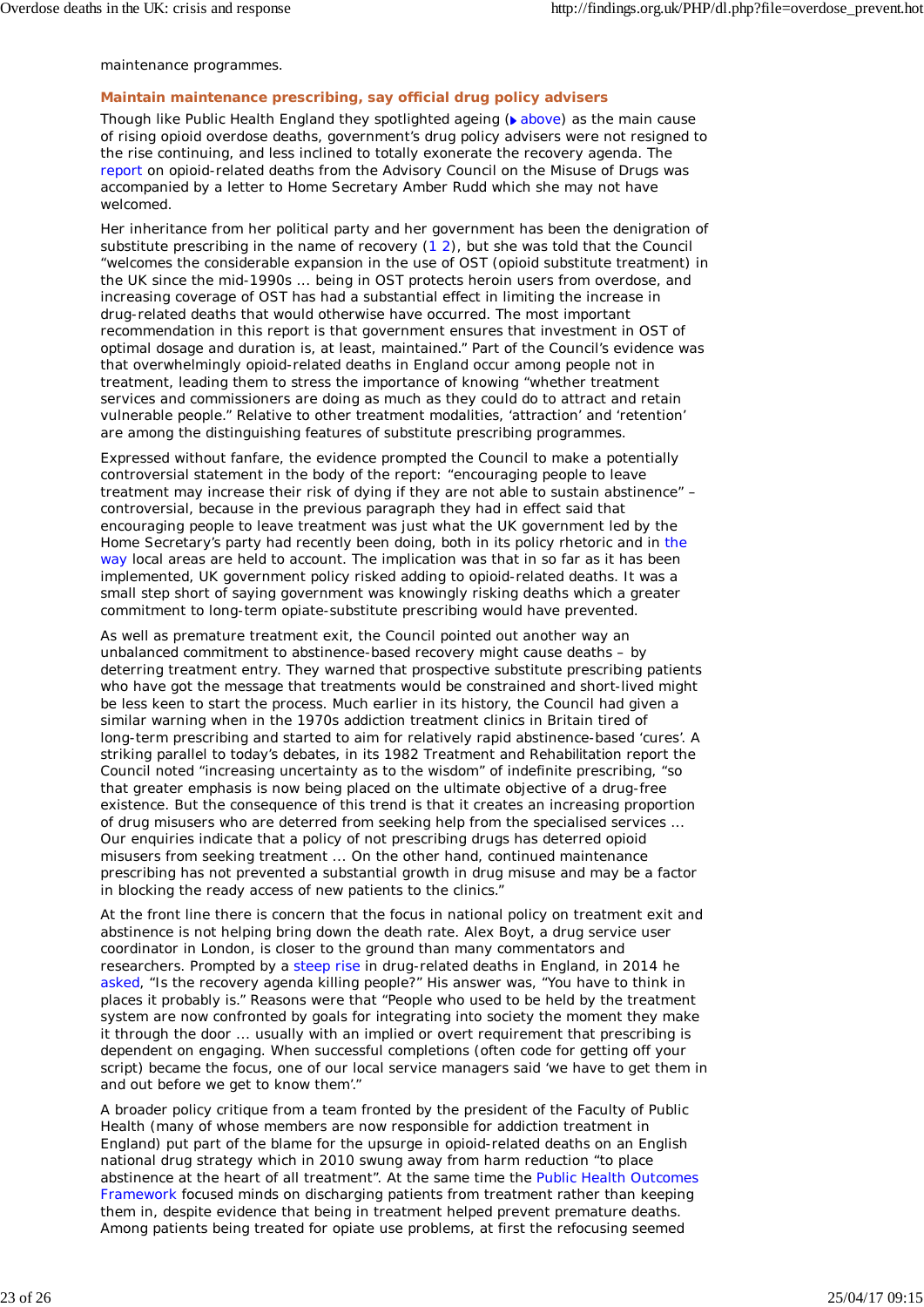successful, with a rising proportion of treatment leavers recorded as completing treatment free of dependence. But from its peak of 37% in 2011/12, the proportion fell steadily to 28% in 2015/16, while the proportion recorded as having dropped out rose from to 22% to 35%. Reduction in successful treatment exits was attributed by Public Health England to a progressively more entrenched caseload of opiate users with long-standing and complex problems. But for the critics, together with more drop-outs and dwindling overall numbers, it was a sign that a re-orientation to abstinence and changes in commissioning and clinical governance structures had weakened the treatment system and its ability to preserve the lives of people dependent on heroin.

### **Evidence of a turn away from maintenance prescribing**

Post-2010 reductions in substitute prescribing in England and Scotland may be a sign of a national turning away from maintenance in the name of recovery. In Scotland, where there is no evidence of a receding opiate use problem, between 2010/11 and 2015/16 the number of prescription items for medications prescribed as opiate substitutes decreased by 9% from 574,420 to 522,956 and the number of standard daily doses decreased by 16% from 26.3 million to 22.0 million. For methadone in particular, the falls were steeper, standard daily doses down by a fifth. Estimates of the number of patients prescribed methadone had also declined, though these numbers were unreliable and the fall was slight. This pattern tentatively suggests a reduction in average dose and/or duration of methadone prescribing.

After publication of Scotland's recovery-oriented drug strategy in May 2008 the number of patients whose main drug problem was heroin who started treatment fell from 6,777 in 2007/08 to 3955 in 2014/15, a 42% reduction. Adding in other recorded opiate-type drugs yields a fall from 7,191 to 4,807, reducing the drop in treatment starts to 33%. This was not it seems mainly because opiate use problems had become less common. During this period up to the latest year (2012/13) for which we have figures, Scotland's opiate/benzodiazepine drug problem was increasing while the number of younger users was falling, but only modestly  $\blacktriangleright$  chart. Why in the aftermath of the national strategy these users of heroin and other opioids turned away from starting treatment is unknown, but at the least, it seems that the change of tack in national policy did not act as an encouragement to enter treatment.

In England too, since 2010 the number of methadone prescriptions has consistently fallen and buprenorphine prescriptions too have reduced, though in England part of the explanation is reducing numbers of dependent opiate users in the general population and in the treatment caseload. But it is just part: opiate users in treatment fell by 11.4% from 2010/11 to 2015/16 while numbers of methadone prescription items dispensed fell by about 21%. In England we have estimates of the opiate using population only up to  $2011/12$  chart above, but the stability in the estimates since at least 2008/09 would mean only an atypically steep fall could match the reduction in methadone prescriptions. The chances are that instead each opiate user has become somewhat less likely to be maintained on methadone.

What Public Health England has described (1 2) as an opiate treatment caseload increasingly entrenched in their addictions might be expected to have become correspondingly less likely to leave treatment, but since at least 2009/10 the trend has been slightly in the other direction. Death as a reason for leaving treatment increased from 1040 in 2009/10 to 1693 in 2015/16. Subtracting these, the proportion of opiate patients who left during each year rose slightly from 22.7% to 24.2%. What should all else being equal have become a more retaining treatment system has moved slightly the other way.

England's reducing opiate use treatment population partly or wholly mirrors its waning national opiate use problem, but at the least, this was not taken as an opportunity to increase the proportion of problem drug users in treatment and the time they are protected in treatment, or it seems to increase the coverage and duration of opiate substitute prescribing by maintaining the overall level of prescribing. In neither England nor Scotland is there any evidence of an upgrading of the treatment offer to counter the presumed more entrenched addiction of the ageing population of opiate users – and at the same time, to counter their increased vulnerability to fatal overdose.

### **Is methadone part of the solution – or part of the problem?**

Across the UK there has been concern that methadone – prescribed partly in order to save lives at risk from untreated heroin addiction – is itself implicated in many deaths, and that despite recent downturns, over the longer term these have markedly increased. But methadone and allied maintenance medications save lives as well. The balance between these opposing pressures will depend on how the treatments are implemented, but the evidence presented  $\blacktriangleright$  above and in this section shows that in the UK and internationally, the balance has been strongly in favour of the medications  $\blacktriangleright\blacktriangleright$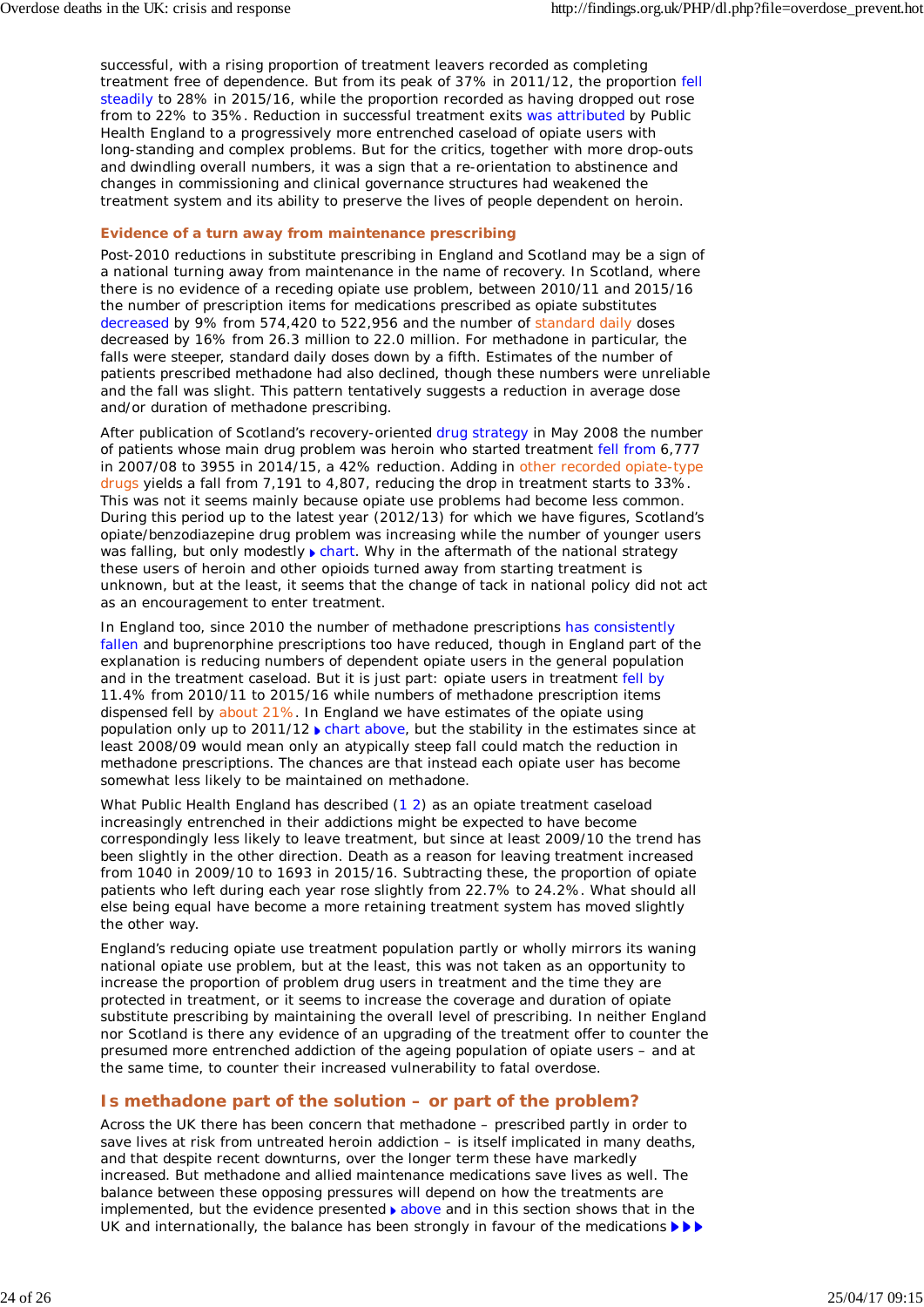#### *more ...*

Concern has most trenchantly been expressed in Scotland, where in 2015 methadone potentially contributed to 251 deaths, 36% of the total – somewhat more than in the previous three years, but not as many as the peak of 275 in 2011  $\blacktriangleright$  chart above.

A detailed report on deaths in 2014 in Scotland found 115 methadone-related deaths where the deceased was being prescribed the drug at the time; in half the cases, the dose was in the recommended 60mg or more a day range. For these patients, their prescribed medication may actually have helped kill them. This does not, however, mean their deaths would have been prevented if methadone were not prescribed in Scotland or prescribed less frequently. Without a methadone prescription, these same drug users may have died from a mixture of drugs not including methadone, and other drug users would have died because methadone treatment was denied them. That was the message the analysts took from the figures, noting that "only 29% of those who died had been prescribed [opioid replacement therapy] at the point of death," and that "there may still be problems with engagement of and retention in treatment for those at very high risk".

Another 82 methadone-related deaths in Scotland in 2014 involved people not prescribed the drug, implying that supervised consumption regimens have not been able entirely to prevent methadone being diverted to the illicit market. It did, however, seem to be a diminishing problem. From a peak of 44% in 2011, among those who died while not being prescribed methadone or an allied drug, in 2014 just 22% had methadone in their bodies.

In England in 2013, 1,344 drug misuse deaths (compared to 1,812 registered that year) had been reported by coroners to a national surveillance programme. With this enriched data source, the programme found that just under a third of the 265 deaths in which methadone was implicated were known to have involved patients being prescribed the drug, meaning that over two-thirds involved people who had obtained methadone illegally.

Though leakage still happens, in both England and Scotland the advent of supervised consumption has made methadone services much safer by preventing the drug being diverted to the illicit market. The death rate per million doses plummeted during the period when supervision became the norm, leading to an estimate that if deaths due solely to methadone had continued at the same rate as before supervised consumption became established, in England and Scotland there would have been at least another 2,600 of these deaths between 2001 and 2008. Reaching that estimate entailed the optimistic assumption that people saved by supervised consumption from a methadone poisoning death would not have fatally overdosed on some other drug.

Substitute prescribing exerts a downward pressure on deaths due to attracting and retaining heroin users in treatment and reducing injecting and heroin use, but an upward pressure due to the medications adding to the availability of overdosegenerating drugs. The nature of the treatment on offer will affect the balance between these forces. Expansion and de-restriction of methadone and buprenorphine prescribing in Sweden in the 2000s seems to have led to reductions in overall opiate-related mortality and hospitalisations, even though the subset of these deaths involving these medications increased. While much depends on how it is implemented, internationally and in Britain, being in opiate substitute treatment using methadone or buprenorphine has been associated with a substantially reduced risk of death. Despite its risks, the World Health Organization was convinced enough of methadone's public health credentials to place it on the international list of essential medicines.

Methadone's lifesaving credentials are well established, but buprenorphine – the main alternative heroin-substitute – should be safer still due a ceiling effect limiting its potential to cause respiratory failure, and possibly too because it is harder to divert to the illicit market and less attractive to illegal consumers. Possibly too, patients selected for or who choose buprenorphine are more treatment-oriented and more stable than those who go for methadone, and less likely to divert their medication to the illicit market. Whatever the reasons, when analysts related the number of deaths involving the drugs in England and Wales to amounts prescribed, they found that during the years 2007–2012 there were 0.137 methadone-related deaths per 1000 prescriptions of methadone, compared to just 0.022 for buprenorphine – more than a six-fold greater rate death for methadone versus buprenorphine.

Focusing on the risk specifically to the patients, the UK study which found a halving in the risk of death while in GP-based methadone or buprenorphine maintenance ( $\bullet$  above) did not find any significant difference in the lifesaving impacts of the two medications. Such differences as there were tended to favour methadone. After adjusting for factors including sex, age, date, comorbidity, and dose, per day during treatment there were about 50% more any-cause deaths among patients prescribed buprenorphine versus methadone. At an average treatment episode duration of 245 versus 181 days, on